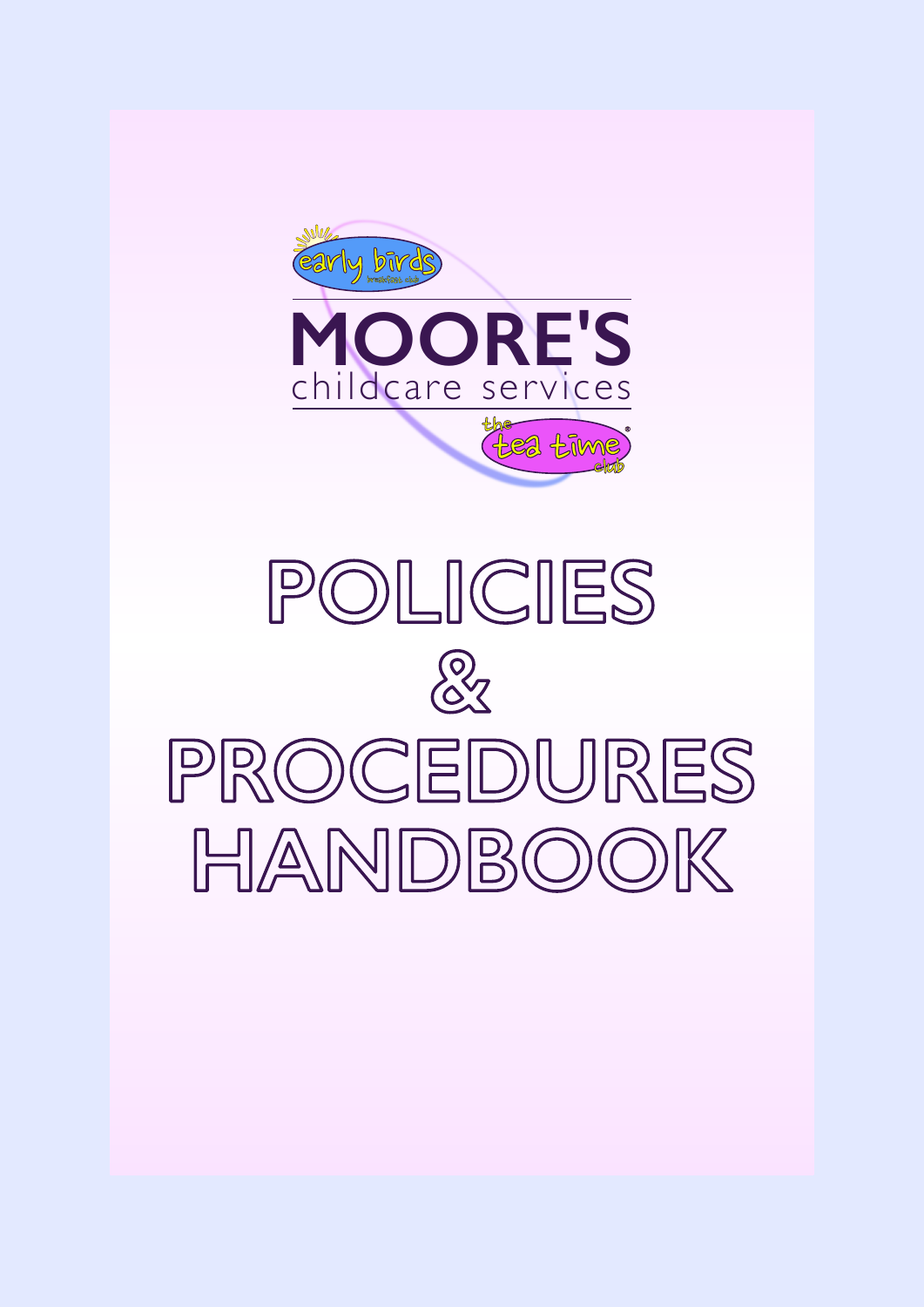









Please take a look through this handbook. Any questions? Please do not hesitate to contact us on: Telephone: 07986 734550 Email: [info@mooreschildcareservices.com](mailto:info@mooreschildcareservices.com) Web: [mooreschildcareservices.com](https://www.mooreschildcareservices.com)

Press the home button to take you to the CONTENTS page at any time



<span id="page-1-0"></span>

**[ANTI-BULLYING](#page-2-0) 1 [ADMINISTERING MEDICATION](#page-2-0) 2 [BEHAVIOUR](#page-3-0) 4 [BODY FLUIDS](#page-4-0) 6 [BRITISH VALUES](#page-5-0) 7 [COMPLAINTS](#page-5-0) 8 [CONFIDENTIALITY](#page-6-0) 10 [DIGITAL IMAGES/MOBILE DEVICES](#page-7-0) 11 [EMERGENCY EVACUATION/CLOSURE](#page-7-0) 12 [EQUALITIES INCLUSION & SEND](#page-8-0) 14 [FIRE SAFETY](#page-10-0) 18 [FIRST AID & ACCIDENTS](#page-11-0) 20 [HEALTH & SAFETY](#page-12-0) 21 [INTIMATE CARE](#page-14-0) 25 [MISSING CHILD](#page-15-0) 27 [NON-PAYMENT OF FEES](#page-15-0) 28 [PHYSICAL INTERVENTION](#page-16-0) 29 [PREVENT](#page-16-0) 30 [SAFEGUARDING](#page-17-0) 31 [SERIOUS INJURY](#page-19-0) 36 [SICKNESS & INFECTIOUS DISEASES](#page-20-0) 38 [STAFF CODE OF CONDUCT](#page-21-0) 39 [UNCOLLECTED CHILD](#page-23-0) 43 [WHISTLEBLOWING](#page-24-0) 45 [VISITORS](#page-26-0) 50**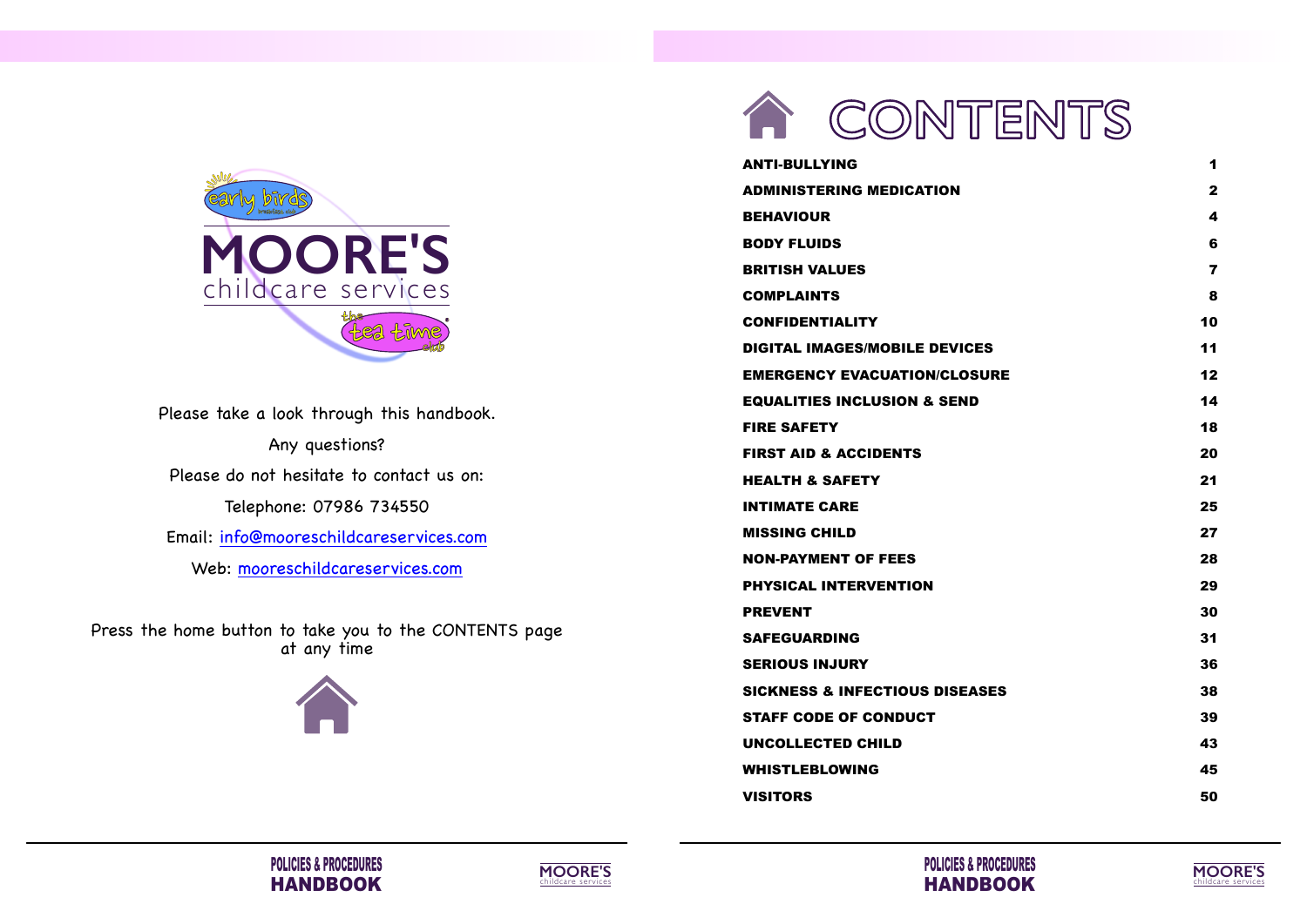





## **ADMINISTERING MEDICATION**

If a child attending MOORE'S CHILDCARE SERVICES LTD and requires prescription medication of any kind, their parent or carer must complete a Permission to administer medicine form in advance. Staff at the Club will not administer any medication without such prior written consent. Ideally children should take their medication before arriving at the Club. If this is not possible, children will be encouraged to take personal responsibility for their medication, if appropriate. If children carry their own medication eg asthma inhalers, allergy relief, epi-pens the Club staff will offer to keep the medication safe until it is required. Inhalers must be labelled with the child's name. MOORE'S CHILDCARE SERVICES LTD can only administer medication that has been prescribed by a doctor, dentist, nurse or pharmacist unless written consent given by parent. However, if a medicine contains aspirin we can only administer it if it has been prescribed by a doctor. All medication provided must have the prescription sticker attached which includes the child's name, the date, the type of medicine and the dosage.

A designated staff member will be responsible for administering medication or for witnessing self-administration by the child. The designated person will record receipt of the medication on a Medication Log, will check that the medication is properly labelled, and will ensure that it is stored securely during the session.

Before any medication is given, the designated person will:

Check that the Club has received written consent

Ask another member of staff to witness that the correct dosage is given.

When the medication has been administered, the designated person must:

Record all relevant details on the Record of Medication Given form by 2 members of staff when administered





## <span id="page-2-0"></span>**ANTI-BULLYING**

At MOORE'S CHILDCARE SERVICES LTD we have a ZERO TOLERANCE attitude to bullying

We DO NOT tolerate or accept any form of bullying even name calling!

We DO take reports of bullying very serious and will investigate accordingly

We take cyber bullying very serious too, if a child is being bullied online or by someone on their mobile phone we will notify parents immediately

All incidents of bullying will be dealt with in line with our behaviour policy sanctions

(please see behaviour policy **HERE** for details)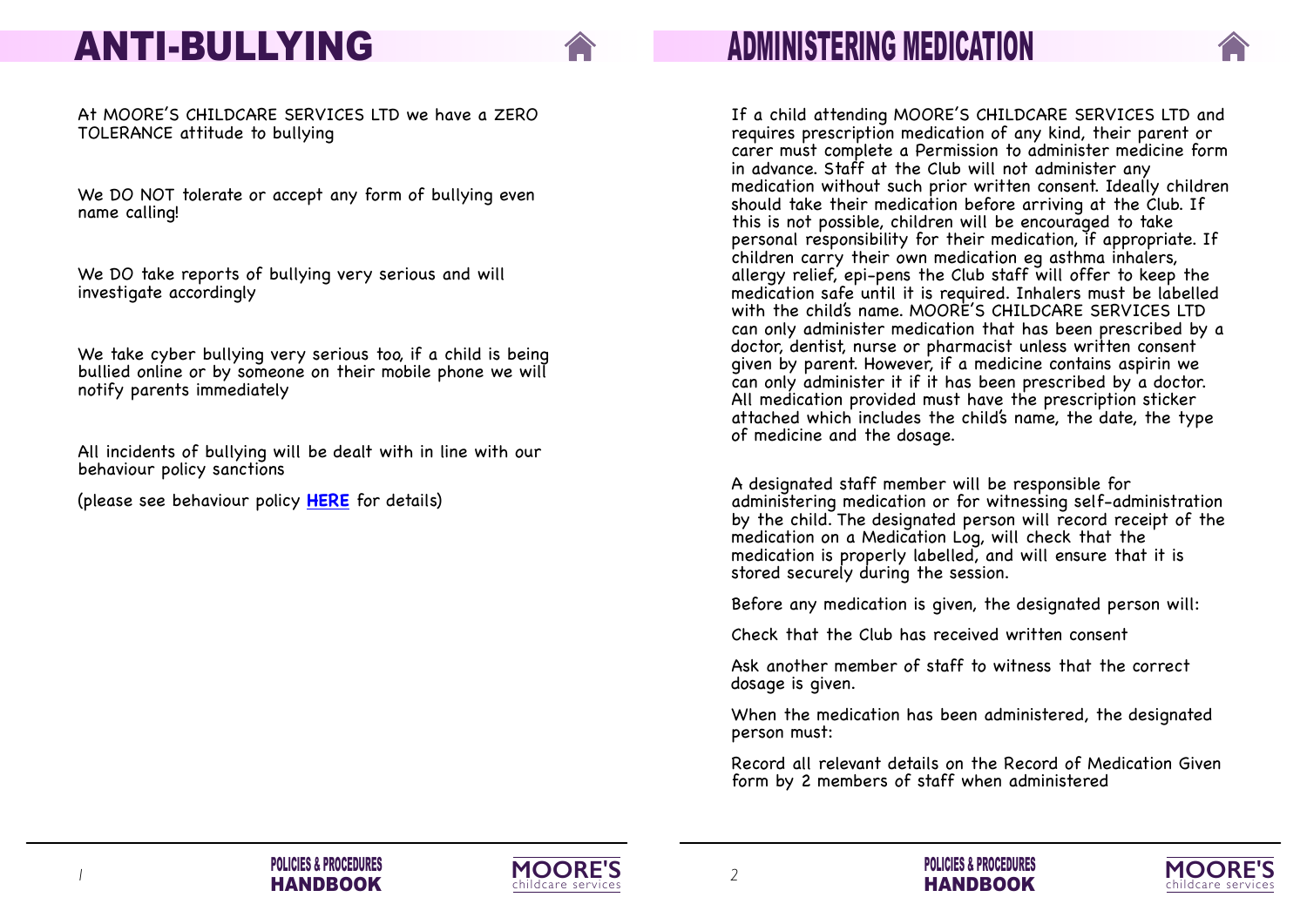







### <span id="page-3-0"></span>**ADMINISTERING MEDICATION cont...**

Ask the child's parent or carer to sign the form to acknowledge that the medication has been given.

When the medication is returned to the child's parent or carer, the designated person will record this on the Medication Log and parents will sign to say they have taken the medication home.

If a child refuses to take their medication, staff will not force them to do so. The manager and the child's parent or carer will be notified, and the incident recorded on the Record of Medication Given.

Certain medications require specialist training before use, eg Epi-Pens. If a child requires such medication the manager will arrange appropriate training as soon as possible. It may be necessary to absent the child until such training has been undertaken. Where specialist training is required, only appropriately trained staff may administer the medication.

A child's parent or carer must complete a new Permission to Administer Medication form if there are any changes to a child's medication (including change of dosage or frequency).If a child suffers from a long term medical condition the Club will ask the child's parents to provide a medical care plan from their doctor, to clarify exactly what the symptoms and treatment are so that the Club has a clear statement of the child's medical requirements

\*FIRST YELLOW CARD- a verbal consultation with parents conducted by LF to discuss persistent and continued behaviour concerns and what strategies have been used so far. We will discuss how we can move forward to support their child with their positive behaviour choices in the future. LF will record on child's file.





#### **BEHAVIOUR CONSEQUENCES**

At MCS LTD we understand that all children behave differently that is what makes them who they are. We acknowledge that some children will require additional support in order to achieve and maintain acceptable levels of behaviour. Where we identify a child with these needs, we will work closely with parents/carers to support their child/ children.

Sometimes children will make the wrong choice and that is ok:

Children will be reminded of our "BE HAPPY" motto and be encouraged to make good choices: If we are not following our 'BE HAPPY' motto and behaving as we should be initially we may be asked to:

- \* Have a time out to calm down and remember our golden rules.
- \* Apologise to someone we have upset.
- \* Put our thinking head on and think about our actions and how they can affect others.

If our initial consequences have not resolved the behaviour issues then we will be left with no option but to issue a yellow card. Your child can receive a maximum of 3 yellow cards. If your child receives 3 yellow cards they may then be issued with a red card. Red Cards are issued at the discretion of the Manager only.

\* \*SECOND YELLOW CARD - a meeting with parents conducted by LF to discuss persistent and continued behaviour concerns. We will discuss current strategies being used and form a plan for more targeted support. This meeting will be recorded on recorded on child's file.

### **BEHAVIOUR**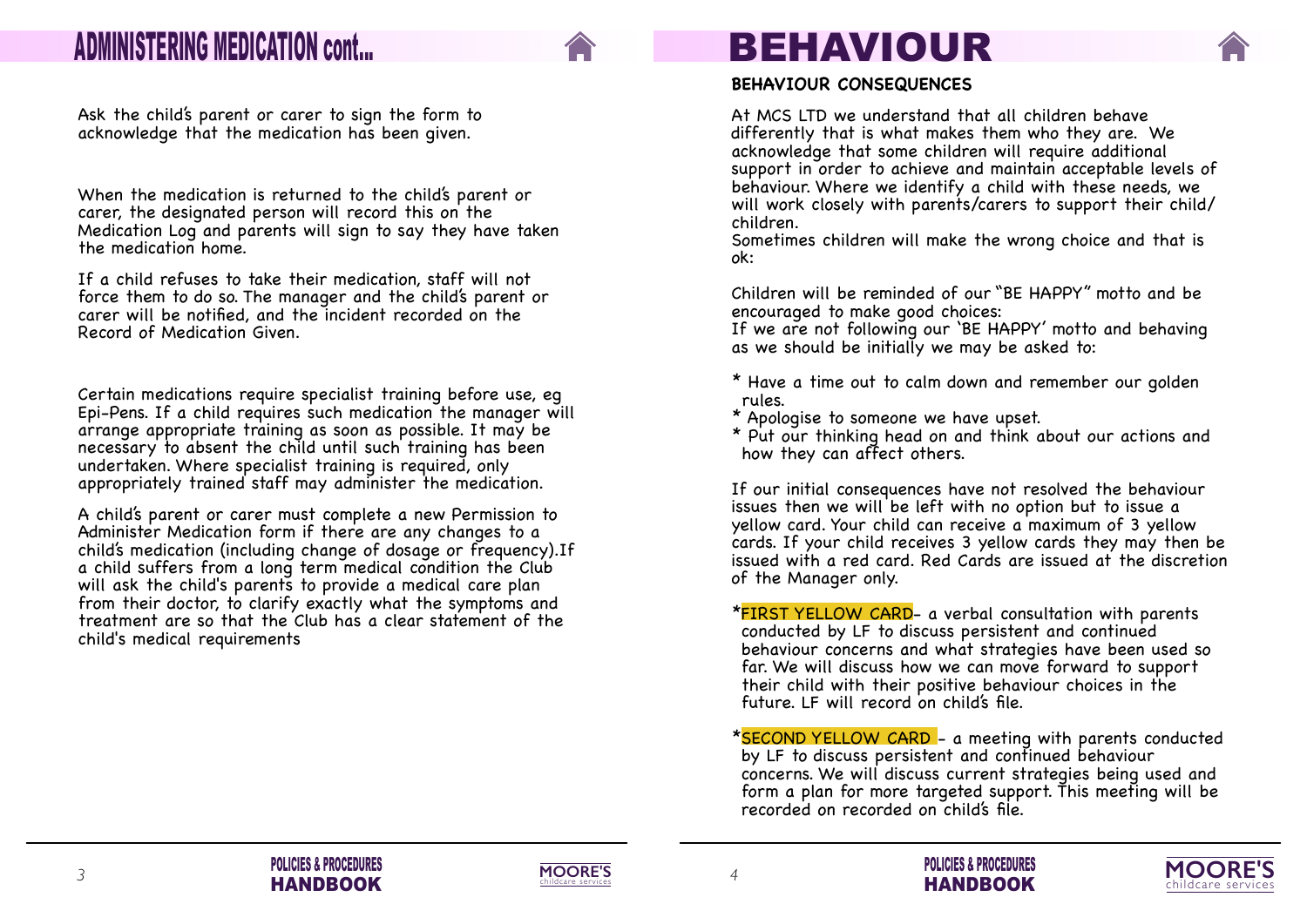

\* \*FINAL YELLOW CARD - a meeting with parents to discuss persistent behaviour concerns and strategies that have been used. A period of time away from the setting to reflect on behaviour may be advised. LF to lead. This meeting will be recorded on child's file.

\* \* RED CARD - When all other strategies have been exhausted and we continue to see extremely negative and disruptive behaviour we may be left with no option but issue a red card which would mean a fixed term exclusion. LF would meet with parents to discuss this in more detail as and when required.

# <span id="page-4-0"></span>**BEHAVIOUR cont…**









## **BODY FLUIDS**

This policy is inline with guidelines to help prevent the spread of COVID 19.

MOORE'S CHILDCARE SERVICES LTD have devised this policy to ensure routine practices are followed when cleaning up blood or body fluid spills and disinfecting the contaminated area.

Cleaning is the physical removal of blood or body fluids from surfaces using detergent, warm water and friction.

Disinfecting is the process of killing most disease causing microorganisms on objects or surfaces using a chemical solution.

Follow these instructions:

**Isolate the area around the spill**

**Assemble required cleaning materials prior to putting on full PPE**

**Inspect the area around the spill for splash and splatter**

**If broken glass or other sharp objects are present in the spill, use a brush and dustpan to pick them up**

**Clean up spill with water and detergent**

**Remove detergent with clean water prior to applying disinfectant**

**Discard paper towels immediately**

**Disinfect area with an appropriate disinfectant\*\***

**Remove PPE double bag & discard appropriately**

**Wash hands thoroughly**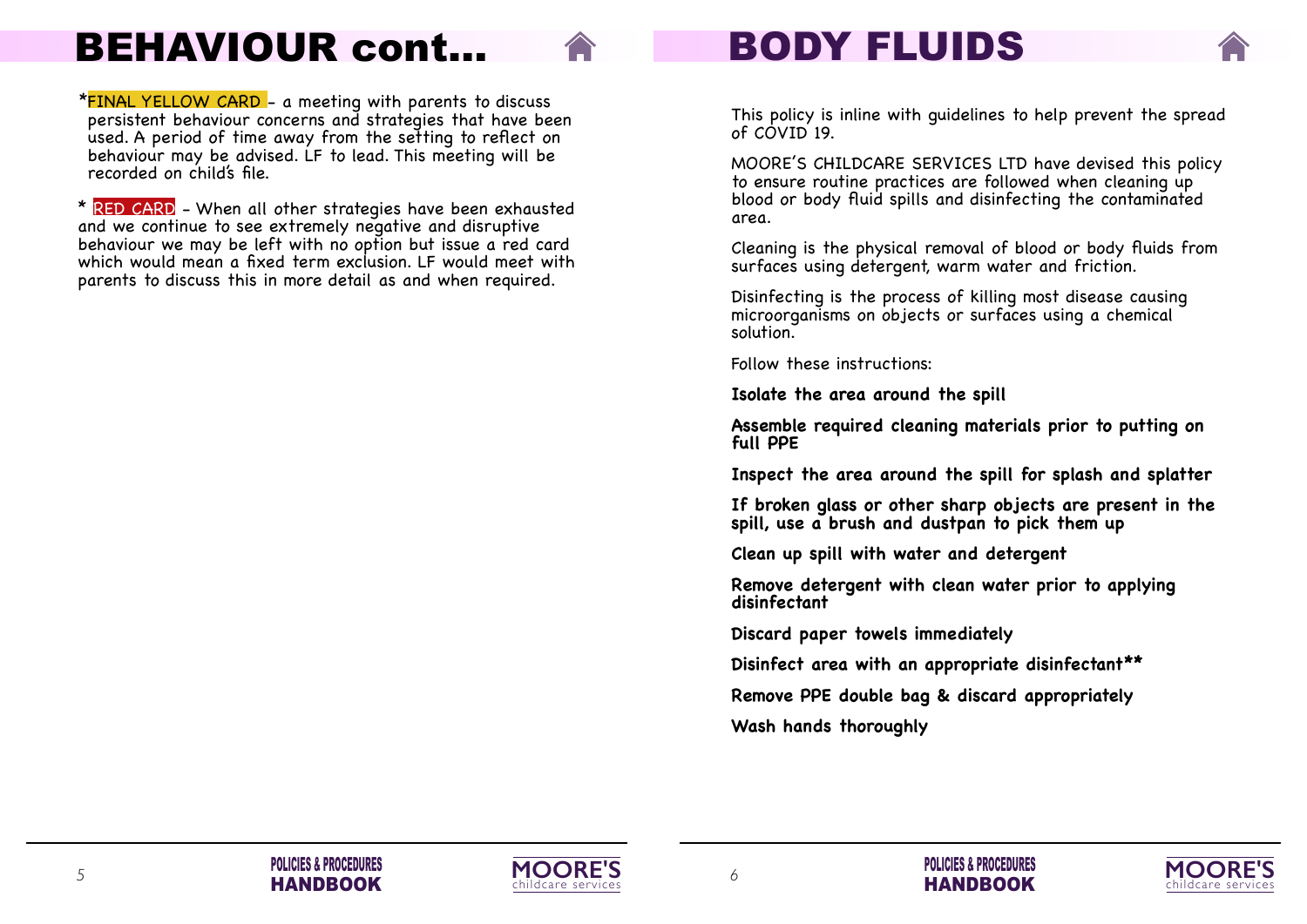



## <span id="page-5-0"></span>**BRITISH VALUES**

**Here at MCS LTD We promote British Values by:**

- **\* Respecting the cultures and beliefs of others**
- **\* Treating everyone equally**
- **\* Helping others**
- **\* Listen and respect others opinions**
- **\* Respecting the roles of the people who help us.**











# **COMPLAINTS**

At MOORE'S CHILDCARE SERVICES LTD we aim to work in partnership with parents to deliver a high quality childcare service for everyone. If for any reason we fall short of this goal, we would like to be informed in order to amend our practices for the future.

If appropriate the parent will be encouraged to discuss the matter with staff concerned.

Our complaints policy is displayed on the premises at all times. Records of all complaints are kept for at least three years. A summary of complaints is available for parents on request.

The manager is usually responsible for dealing with complaints. If the complaint is about the manager, the registered person or other senior member of staff will investigate the matter. Any complaints received about staff members will be recorded in an **Incident Log** and a **Complaints Log** will be completed. Any complaints made will be dealt with in the following manner:

### **STAGE ONE**

Complaints about aspects of Club activity:

The manager will discuss the matter informally with the parent or carer concerned and aim to reach a satisfactory resolution.

Complaints about an individual staff member:

If the parent feels that this is not appropriate, the matter will be discussed with the manager, who will then discuss the complaint with the staff member and try to reach a satisfactory resolution.

### **STAGE TWO**

If it is impossible to reach a satisfactory resolution to the complaint through informal discussion, the parent or carer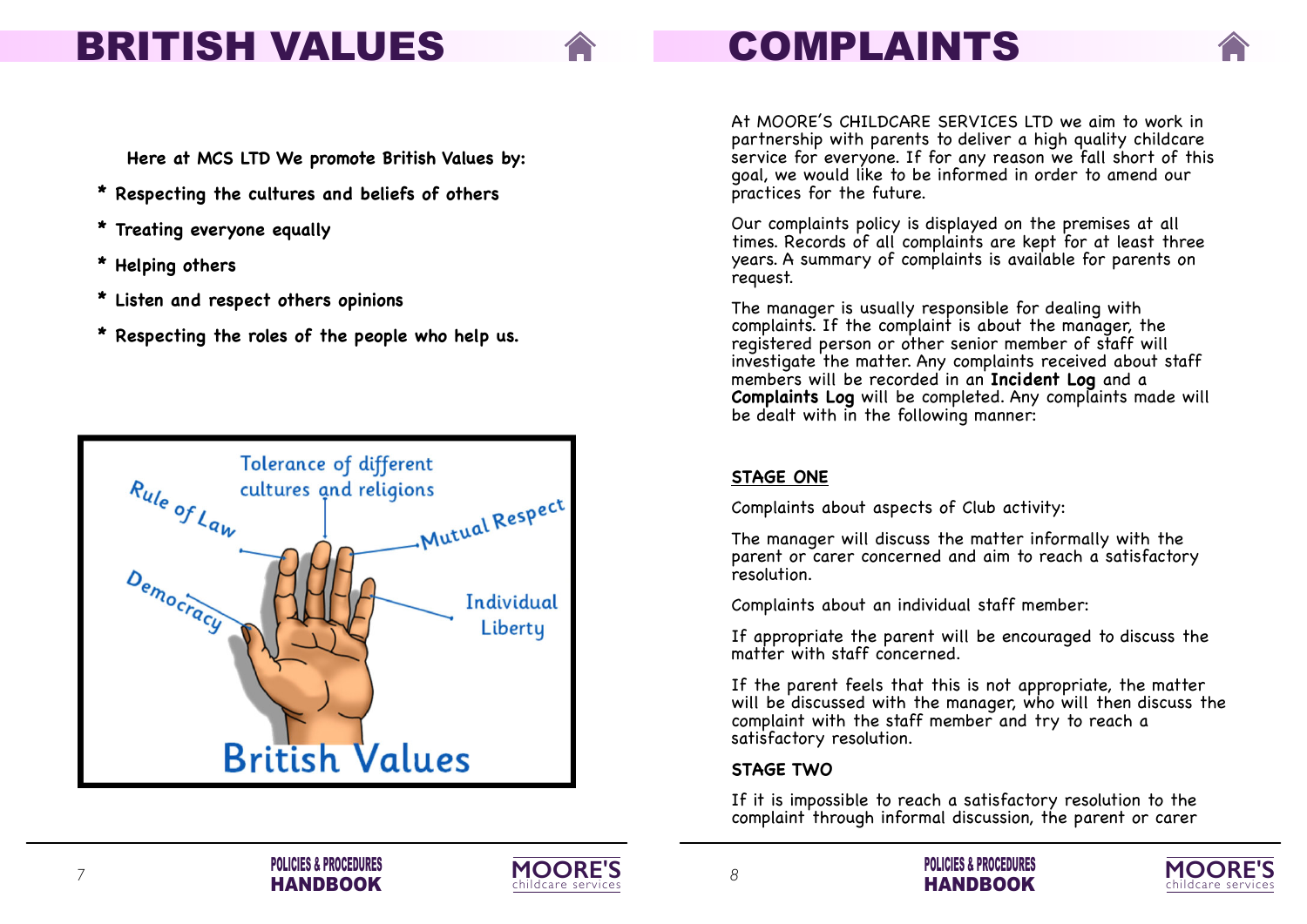









Our work will bring us into contact with confidential information. To ensure that all those using and working at MOORE'S CHILDCARE SERVICES LTD can do so with confidence, we will respect confidentiality in the following ways:

Parents/carers will have ready access to files and records of their own children (but not any other child).

**Staff will not discuss individual children with people other than the parents/carers of that child.**

**Information given by parents/carers to tea time club staff will not be passed on to third parties.**

**Personnel issues will remain confidential to the people involved.**

**Any anxieties/evidence relating to a child's personal safety will be kept in a confidential file and will not be shared within the tea time club.**

**Moore's Childcare Services LTD will comply with all requirements of GDPR.**

should put their complaint in writing to the manager. The manager will:

Acknowledge receipt of the letter within 7 days.

Investigate the matter and notify the complainant of the outcome within 28 days.



Send a full response in writing, to all relevant parties, including details of any recommended changes to be made to the Club's practices or policies as a result of the complaint.

Meet relevant parties to discuss the Club's response to the complaint, either together or on an individual basis.

If child protection issues are raised, the manager will refer the situation to the Club's Child Protection Officer, who will then contact the Local Authority Designated Officer (LADO) and follow the procedures of the Safeguarding Children Policy. If a criminal act may have been committed, the manager will contact the police.

Making a complaint to Ofsted

Any parent or carer can submit a complaint to Ofsted about Moore's Childcare services LTD at any time. Ofsted will consider and investigate all complaints. Ofsted's address is:

Ofsted,

Piccadilly Gate, Store Street, Manchester, M1 2WD

Telephone:

0300 123 1231 (general enquiries)

0300 123 4666 (complaints)

01902 550 661 (LADO)

# <span id="page-6-0"></span>**COMPLAINTS cont...**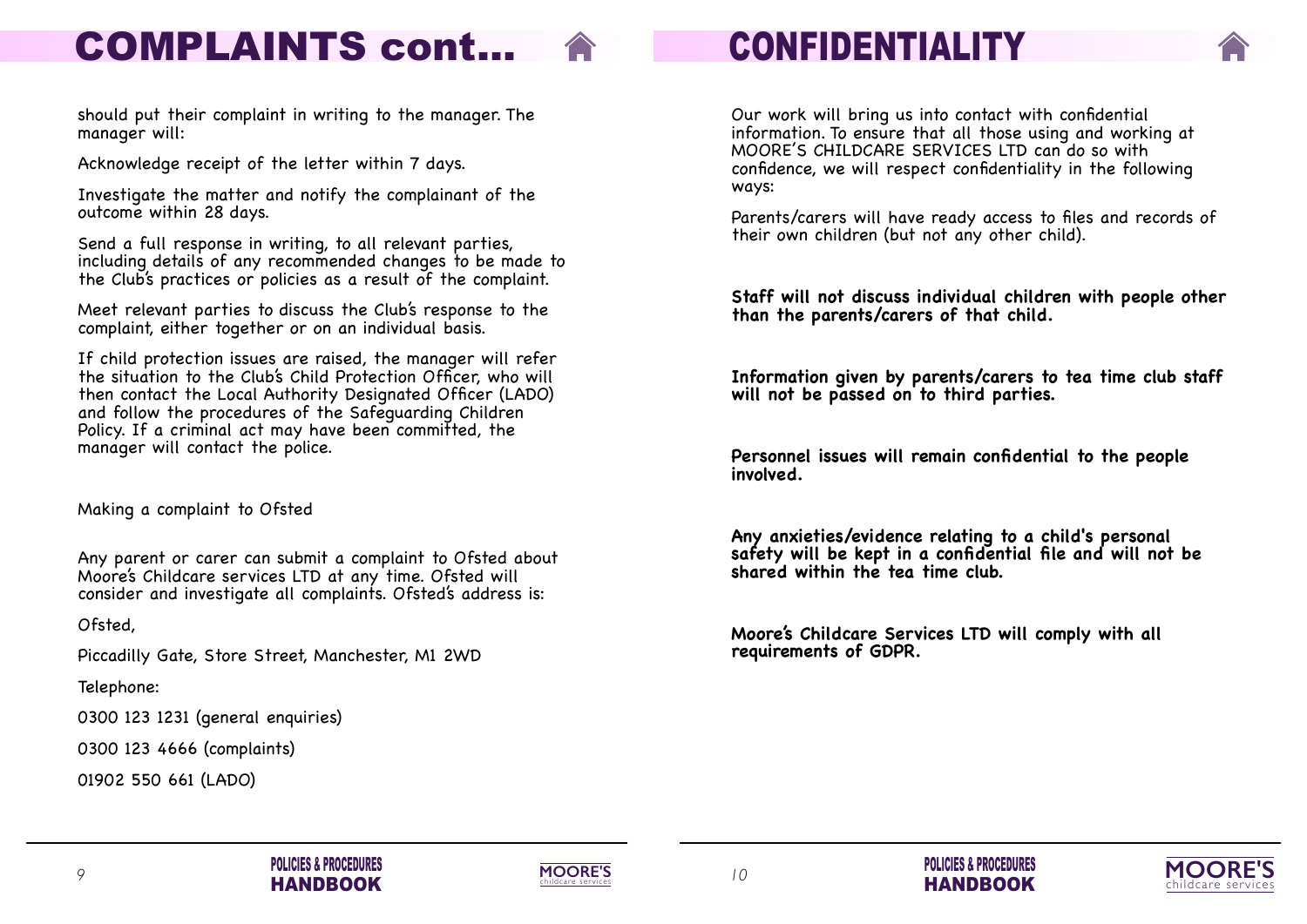



## **EMERGENCY EVACUATION/CLOSURE**

MOORE'S CHILDCARE SERVICES LTD will make every effort to keep the Club open, but in exceptional circumstances, we may need to close at short notice.

Possible reasons for emergency closure include:

**Serious weather conditions**

**Heating system failure**

**Burst water pipes**

**Fire or bomb scare/explosion**

**threat of a terrorist attack/or a terrorist attack**

**Death of a member of staff or child**

**Assault on a staff member or child**

**Serious accident or illness (please see serious injury policy)**

In the event of an emergency, our primary concern will be to ensure that both children and staff are kept safe. If it is necessary to evacuate the Club, the following steps will be taken:

**If appropriate the manager or session supervisor will contact the emergency services.**

**All children will be escorted from the building to the assembly point using the nearest safe exit.**

**No attempt will be made to collect personal belongings, or to re-enter the building after evacuation.**





### <span id="page-7-0"></span>**DIGITAL IMAGES/MOBILE DEVICES**

At MOORE'S CHILDCARE SERVICES LTD we have use of a smart phone and tablet computer with camera.

This phone is for parents to contact us regarding drop offs collections & enquiries

The tablet computer is for the daily register.

This phone and tablet computer are not used for personal use

This phone and tablet computer are used to take pictures of children doing various activities

We have photo permission forms for children regarding the use of photographs

This phone and tablet computer is used to take photos of our boards and the crafts children have done

This phone is on 24/7 so parents can contact us regarding their children

This phone is on over the weekend for parents to contact me

The phone and tablet computer are pin code locked which we change on a regular basis

When not in use the phone and tablet computer are kept with personal details in a locked box file

If a child in the setting has a mobile phone they are not to use it whilst at the tea time club, the phone will be kept in a safe place until their parent/carer collects

Personal phones are not to be used at MOORE'S CHILDCARE SERVICES LTD unless in an emergency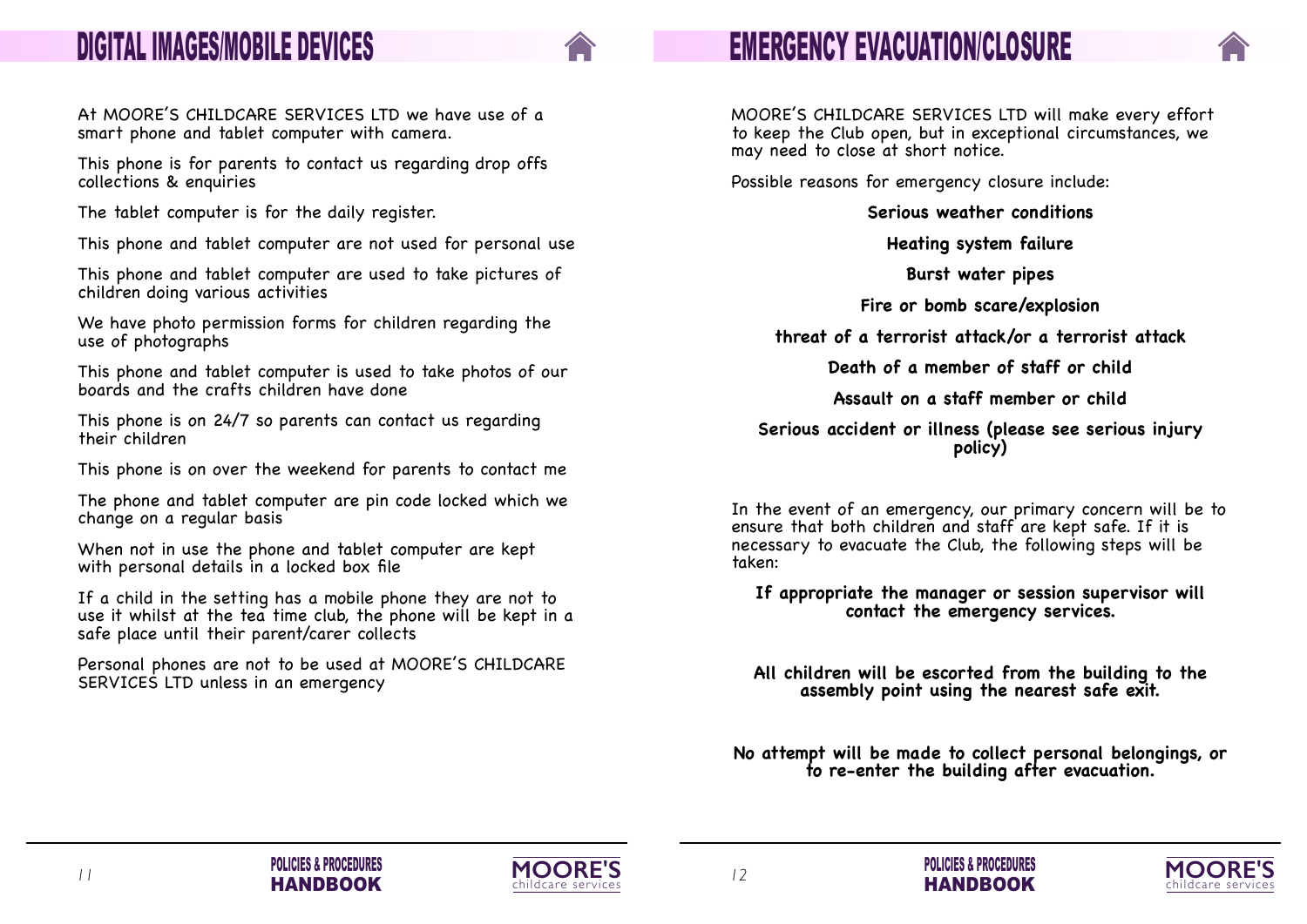





To achieve the Club's objective of creating an environment free from discrimination and welcoming to all, the Club will:

At MOORE'S CHILDCARE SERVICES LTD we will ensure that we provide a safe and caring environment, free from discrimination, for everyone in our community including children with additional needs.

Respect the different racial origins, religions, cultures and languages in a multi-ethnic society so that each child is valued as an individual without racial or gender stereotyping.

Not discriminate against children on the grounds of disability, sexual orientation, class, family status or HIV/Aids status.

Help all children to celebrate and express their cultural and religious identity by providing a wide range of appropriate resources and activities.

Strive to ensure that children feel good about themselves and others, by celebrating the differences which make us all unique individuals.

Ensure that its services are available to all parents/carers and children in the local community.

Ensure that the Club's recruitment policies and procedures are open, fair and non-discriminatory.

Work to fulfil all the legal requirements of the Equality Act 2010.

We will monitor and review the effectiveness of our inclusive practice by conducting an Inclusion Audit on an annual basis.

British Values & the prevent duty.



From 1 July 2015 the Prevent duty became law. This is a duty on all schools and registered early years providers to have due regard to preventing people being drawn into terrorism. In order to protect children in your care, you must be alert to any reason for concern in the child's life at home or elsewhere. This includes awareness of the expression of



**A nominated member of staff will check the premises and will collect the register (including emergency contact details) providing that this does not put anyone at risk.**

**The manager will contact parents to collect their children. If the register is not available, the manager will use the emergency contacts list (which is kept off site).**

**Before leaving the building the nominated person will close all accessible doors and windows, if it is safe to do so.**

**The register will be taken and all children and staff accounted for.**

**If any person is missing from the register, the emergency services will be informed immediately.**

**All children will be supervised until they are safely collected.**

**If after every attempt, a child's parent or carers cannot be contacted, the Club will follow its Uncollected Child procedure.**

**If the Club has to close, even temporarily, or operate from alternative premises, as a result of the emergency, we will notify Ofsted.**

Ofsted's address is: Ofsted, Piccadilly Gate, Store Street, Manchester M1 2WD Telephone: 0300 123 1231

### <span id="page-8-0"></span>**EMERGENCY EVACUATION/CLOSURE cont...**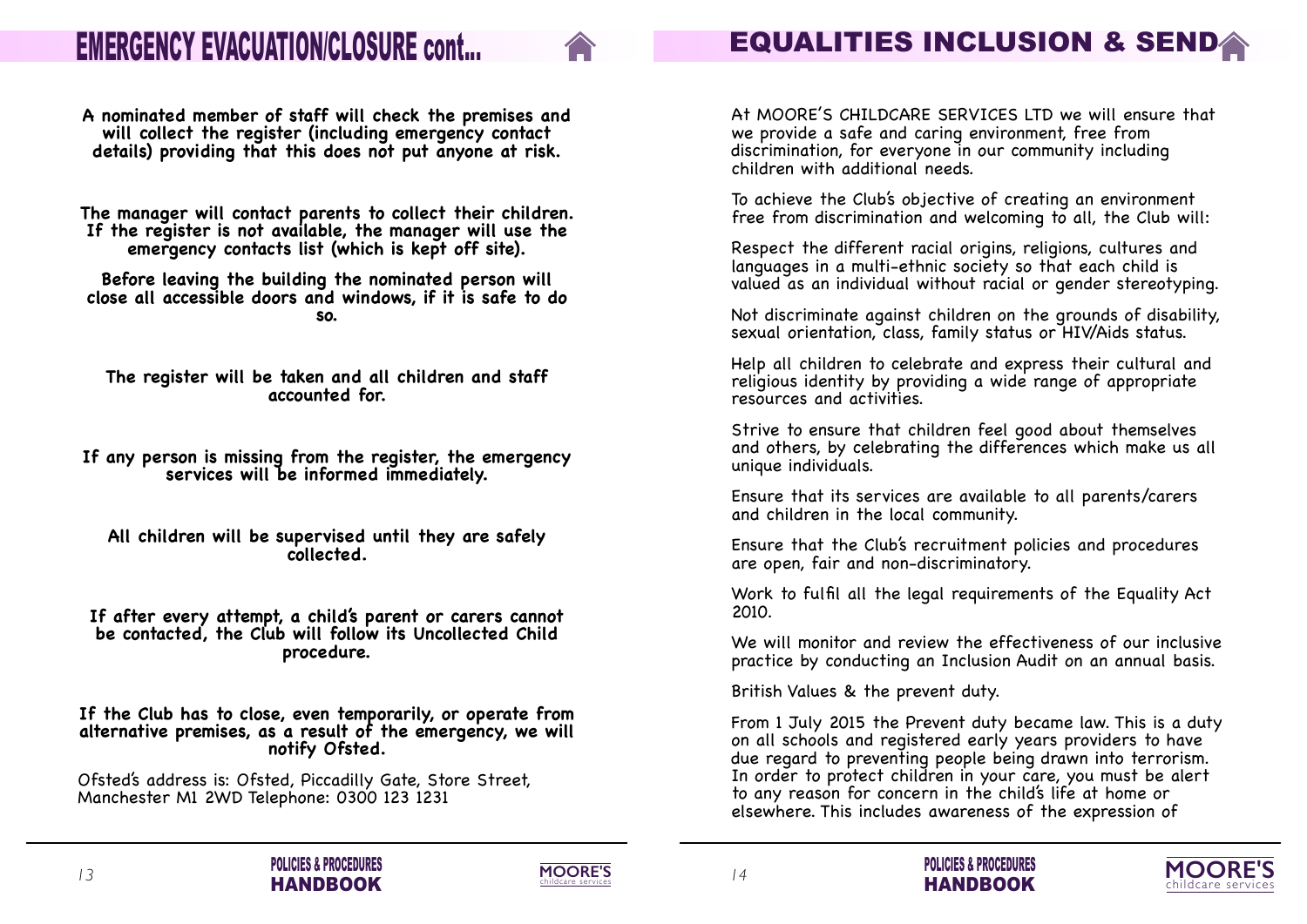





## **EQUALITIES cont...**

Challenging inappropriate attitudes and practices

We will challenge inappropriate attitudes and practices by engaging children and adults in discussion, by displaying positive images of race and disabilities.

Racial harassment

The Club will not tolerate any form of racial harassment. The Club will challenge racist and discriminatory remarks, attitudes and behaviour from the children at the Club, from staff and from any other adults on Club premises (eg parents/ carers collecting children).

Promoting equal opportunities

The Club's Equal Opportunities Named Coordinator (ENCO) is Leanne Flitcroft. The ENCO is responsible for ensuring that:

Staff receive relevant and appropriate training

The Equalities policy is consistent with current legislation and guidance

Appropriate action is taken wherever discriminatory behaviour, language or attitudes occur.

Children with additional needs

Our Club recognises that some children have additional needs or physical disabilities that require particular support and assistance. We will assess the individual needs of each child in consultation with their parents prior to their attending the Club, and will make reasonable adjustments to ensure that children can access our services and are made to feel welcome.

Where one-to-one support is required we will assist parents in accessing the funding required to provide the additional care.

extremist views. British values is broken down into 4 categories



Democracy - Where everyone is treated as an individual, equal with equal rights & equal opportunities no matter what their race or gender.

The rule of law - understanding & controlling your own feelings and getting to grips with what behaviour is acceptable and what is not and dealing with the consequences for your own actions.

Individual liberty - Making their own choices, choosing and mixing their own colours for painting and building their self confidence.

Mutual respect and tolerance of different faiths & beliefs we treat others how we want to be treated, encouraging children to share and take turns and being kind to one another.

Challenging inappropriate attitudes and practices

We will challenge inappropriate attitudes and practices by engaging children and adults in discussion, by displaying positive images of race and disability, and through our staff modelling anti-discriminatory behaviour at all times.

Democracy - Where everyone is treated as an individual, equal with equal rights & equal opportunities no matter what their race or gender.

The rule of law - understanding & controlling your own feelings and getting to grips with what behaviour is acceptable and what is not and dealing with the consequences for your own actions.

Individual liberty - Making their own choices, choosing and mixing their own colours for painting and building their self confidence.

Mutual respect and tolerance of different faiths & beliefs we treat others how we want to be treated, encouraging children to share and take turns and being kind to one another.

## **EQUALITIES cont..**

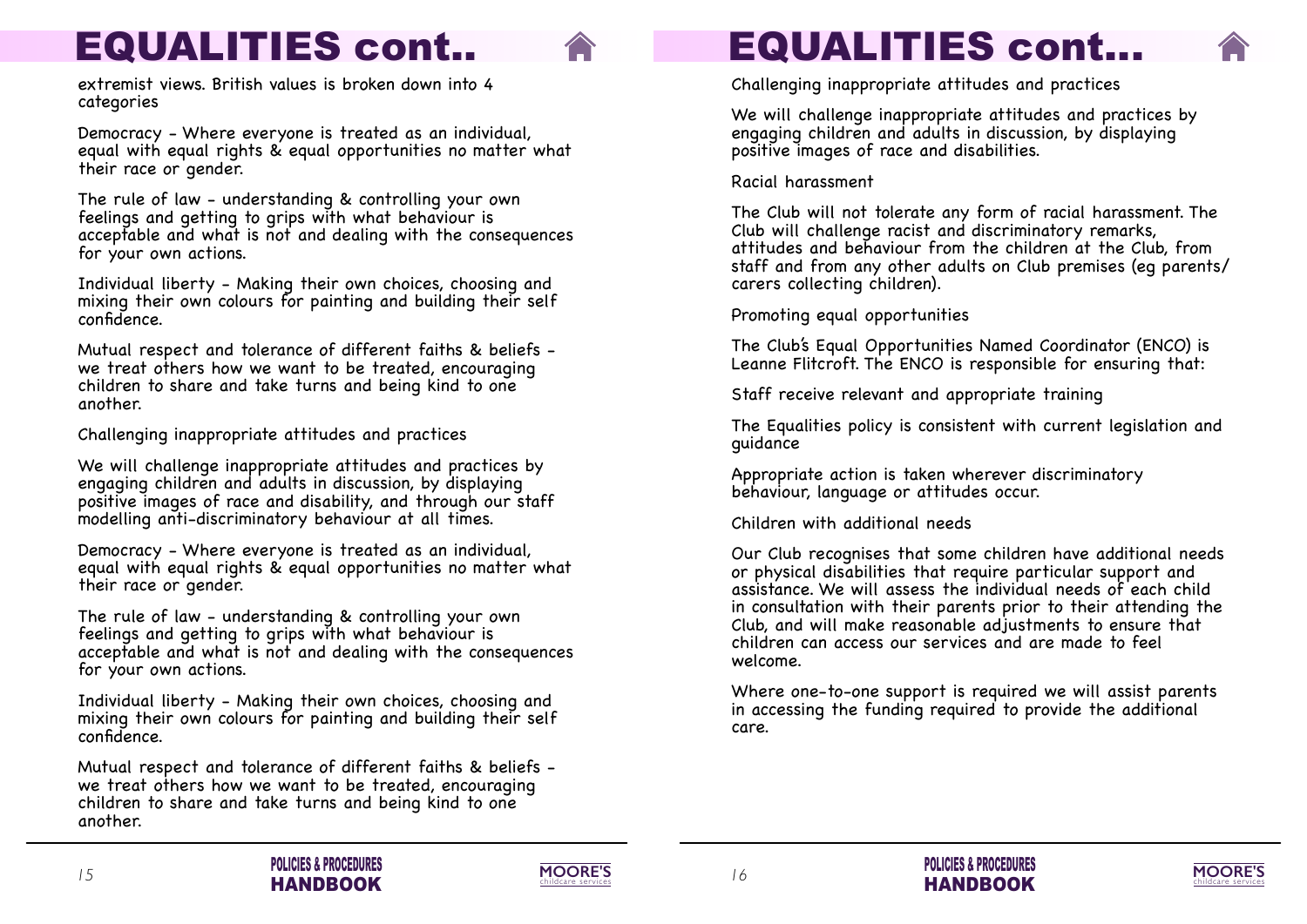







In the event of a fire MOORE'S CHILDCARE SERVICES LTD procedure is as follows:

• No attempt will be made to collect personal belongings, or to re-enter the building after evacuation.

• A member of staff will raise the alarm and call the emergency services.

• The children will immediately be escorted out of the building to the assembly point using the nearest marked exit.

• The premises will be checked by the Fire Safety Officer and the register will be collected, providing that it is safe to do so.

• The Fire Safety Officer will close all doors and windows to prevent the spread of fire when they leave the building if it is safe to do so.

• The register will be checked and all children and staff accounted for.

• If anyone is missing from the register, the emergency services will be informed.



• If the register is not available the manager will use the emergency contacts list (which is kept off the premises) to contact parents or carers.

• If the Fire Safety Officer is not present at the time of the incident, the manager will assume responsibility or nominate an alternative member of staff.

**OUR EVACUATION PLAN ON THE FOLLOWING PAGE**

Special Educational Needs Coordinator

The Club's Special Educational Needs Coordinator (SENCO) is

Leanne Flitcroft The SENCO will:

Manage the provision for children with special educational needs or physical disabilities. Where applicable and possible Leanne will arrange for SEND training opportunities for staff.

All members of staff will assist the SENCO in caring for children with additional needs and or physical disabilities.

Please contact Leanne for more information.

### <span id="page-10-0"></span>**EQUALITIES cont...**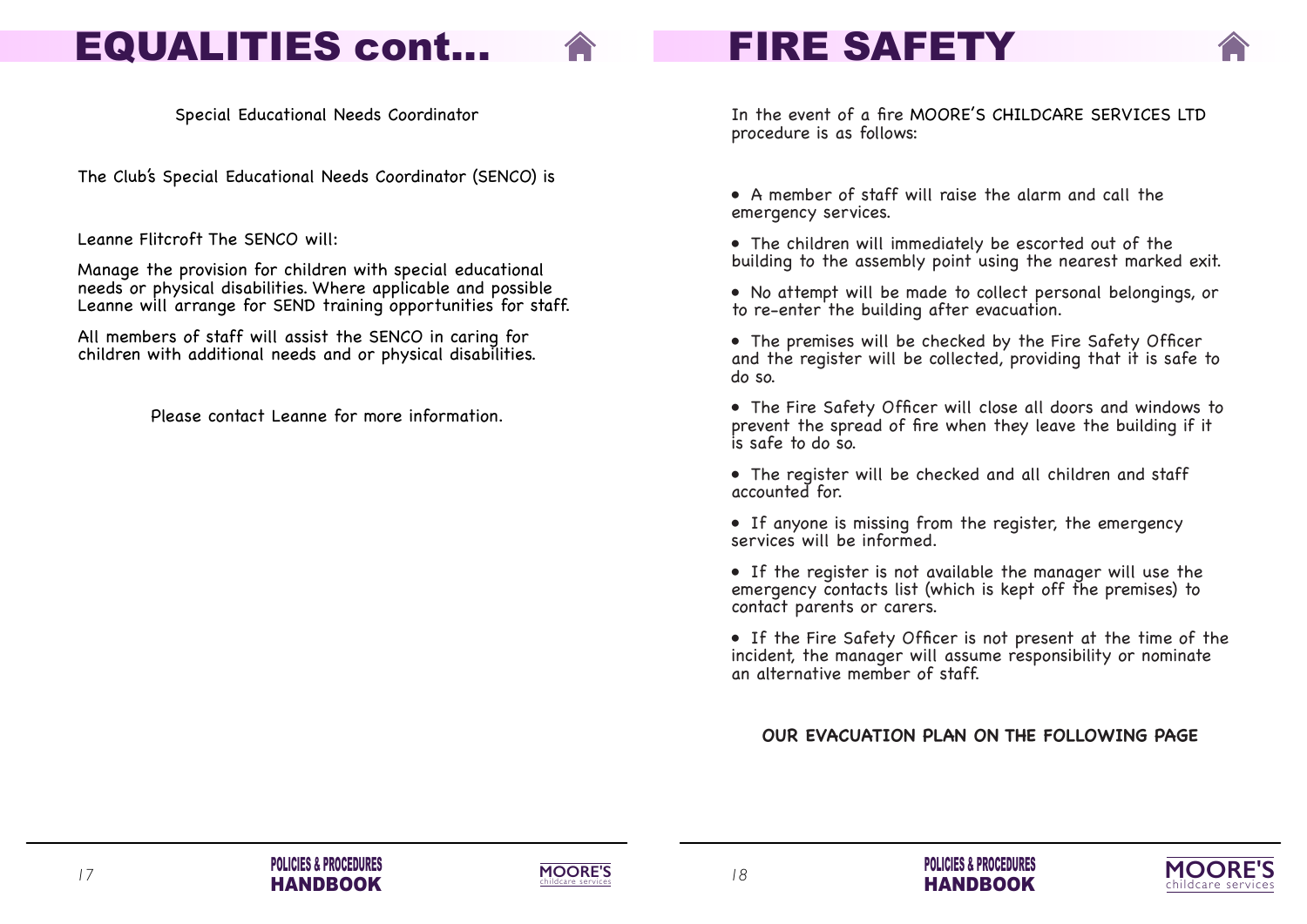





## **FIRST AID & ACCIDENTS**

At MOORE'S CHILDCARE SERVICES LTD all staff hold full 12 hour paediatric first aid certificate.

We administer first aid to children as and when required this will include (but is not limited to) the following

- \* Applying plasters (providing no allergy)
- \* Cleaning wounds
- \* Temperature checks (as and when required)
- \* Applying ice packs



If a child receives first aid whilst in the setting then we will complete the following steps:

\* A first aid notification form will be completed and a copy given to the child

\* The parent/carer will be notified via text message regarding the first aid treatment administered

\* The child's class teacher will be notified on the first aid incident and monitor the child if required.

### <span id="page-11-0"></span>**FIRE SAFETY cont...**

### **FIRE EVACUATION PLAN**

**If the tambourine is shaken we will STOP what we are doing**

**Listen carefully to the staff's instructions**

**Leave the building calmly and quickly — don't run and don't stop to collect anything**

**Wait at the assembly point**

**Listen to the register**

**Stay outside until you are told that it is safe to go back inside**

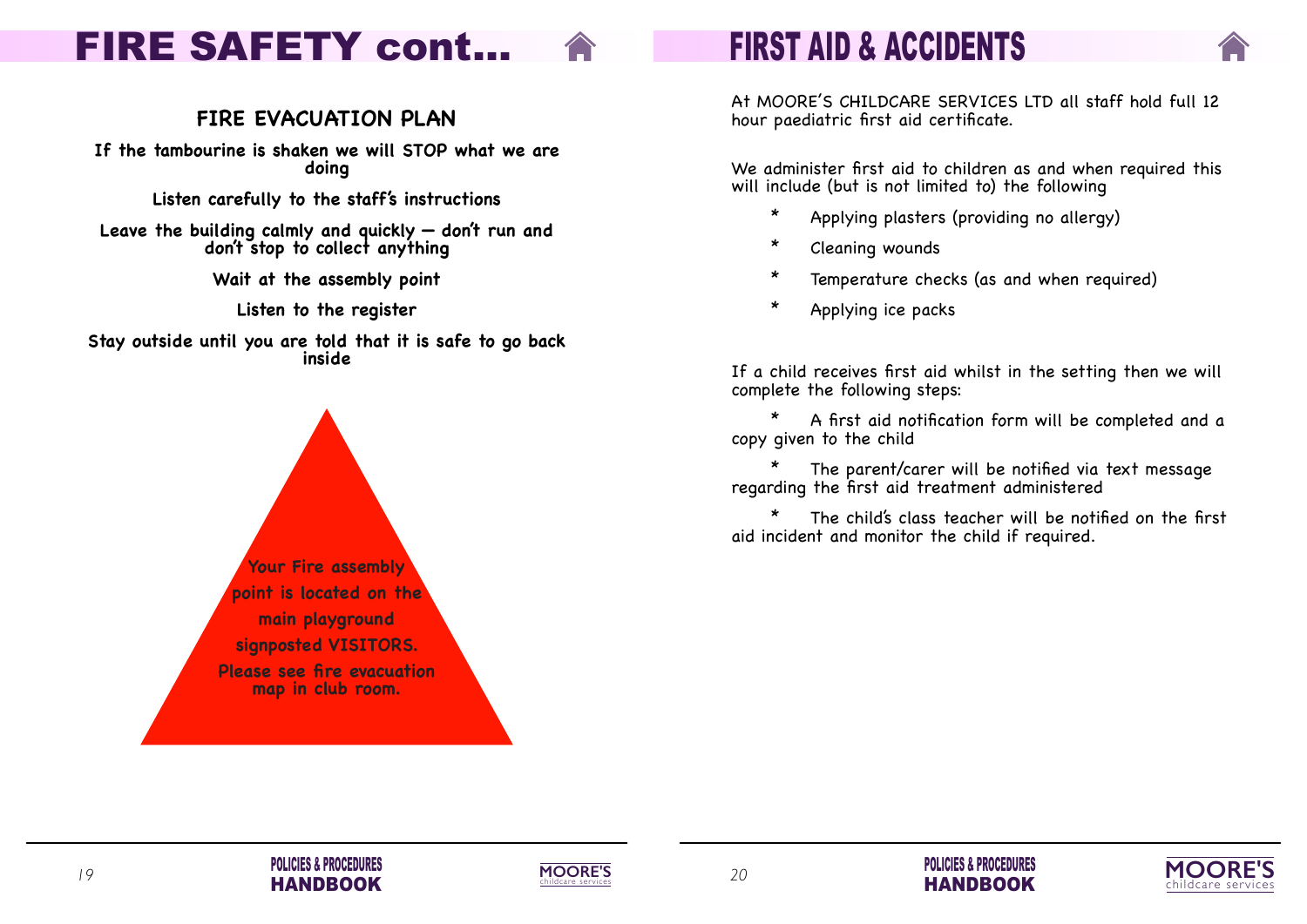Resources are provided to meet the Club's health and safety responsibilities

All accidents, incidents and dangerous occurrences are properly reported and recorded. This includes informing Ofsted, child protection agencies and the Health and Safety Executive under RIDDOR (Reporting of Injuries, Diseases and Dangerous Occurrences Regulations 1995) where appropriate.

Responsibilities of the manager

The Club's manager is responsible for ensuring that at each session:

Premises are clean, well lit, adequately ventilated and maintained at an appropriate temperature

The premises are used by and solely available to the Club during opening hours

All the Club's equipment is safely and securely stored

Children are only allowed in the kitchen if properly supervised (eg for a cooking activity)

A working telephone is available on the premises at all times

Chemicals and cleaning materials are stored appropriately, and in accordance with COSHH data sheets.

External pathways are cleared in severe weather

Daily environment checks are carried out in accordance with our Risk Assessment policy.

Security

Children are not allowed to leave the Club premises during the session unless prior permission has been given by the parents (for example, to attend other extra-curricular activities).



### **HEALTH & SAFETY cont...**









### <span id="page-12-0"></span>**HEALTH & SAFETY**

MOORE'S CHILDCARE SERVICES LTD considers health and safety to be of utmost importance. We comply with The Health and Safety at Work Act 1974 and the Workplace (Health, Safety and Welfare) Regulations 1992 at all times.

The Club has appropriate insurance cover, including employer's liability insurance and public liability insurance.

Each member of staff follows the Club's Health and Safety policy and is responsible for:

Maintaining a safe environment

Taking reasonable care for the health and safety of themselves and others attending the Club

Reporting all accidents and incidents which have caused injury or damage or may do so in the future

Undertaking relevant health and safety training when required to do so by the manager.

Any member of staff who disregards safety instructions or recognised safe practices will be subject to disciplinary procedures.

Responsibilities of the registered person

The registered person for the setting holds ultimate responsibility and liability for the safe operation of the Club. The registered person will ensure that:

The Club's designated health and safety officer is Leanne Flitcroft. All staff receive information on health and safety matters, and receive training where necessary

The Health and Safety policy and procedures are reviewed regularly

Staff understand and follow health and safety procedures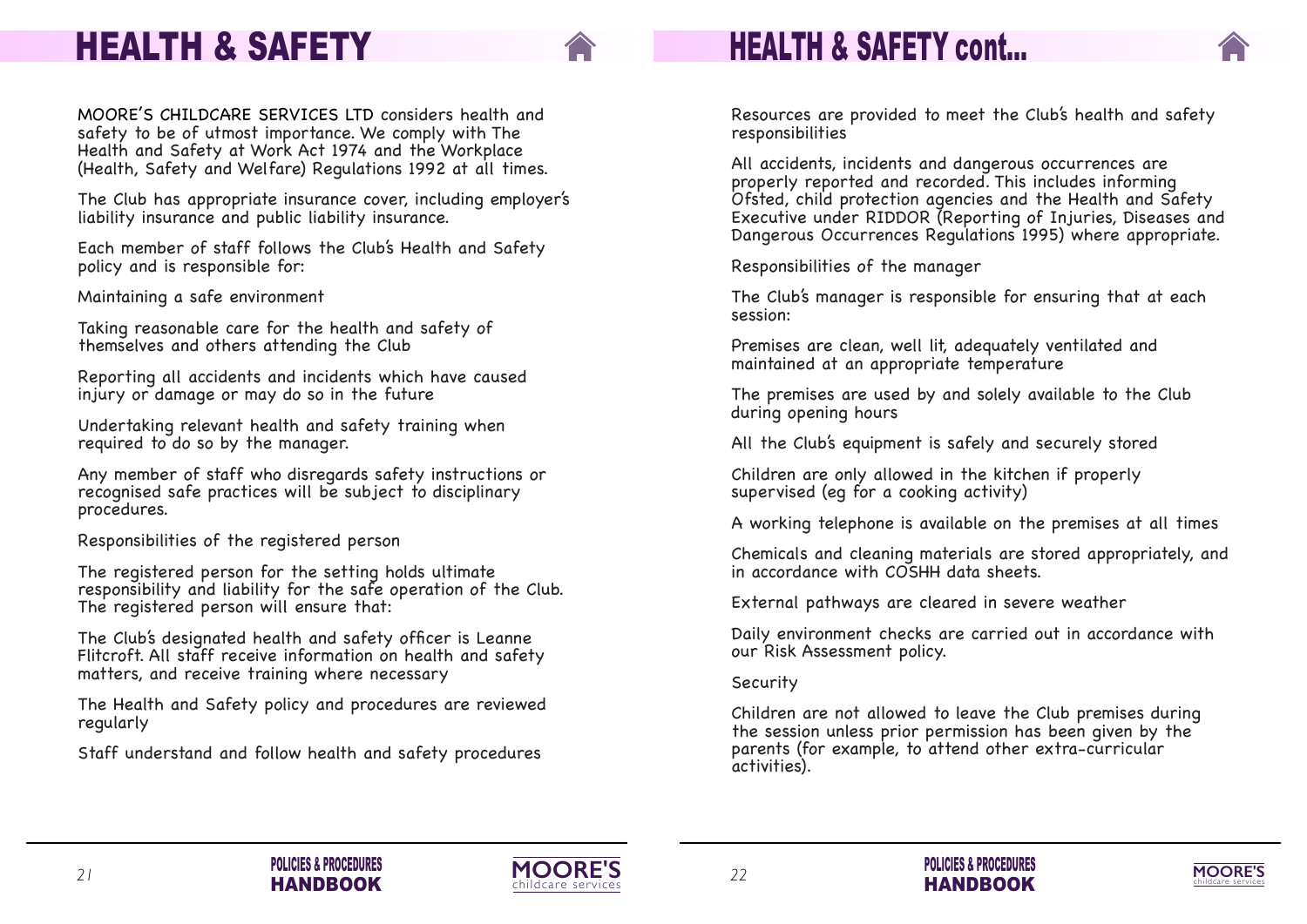Cuts and abrasions (whether on children or staff) are kept covered.

Dealing with body fluids

Spillages of blood, vomit, urine and faeces will be cleaned up immediately and in a safe and hygienic way.

Staff ratios and levels of supervision are always appropriate to the number, ages and abilities of the children present, and to the risks associated with the activities being undertaken. A



minimum of two members of staff are on duty at any time. Related policies

See also our related policies: Accidents, Emergency Evacuation, Safeguarding, Administering Medication, Risk Assessment, Fire Safety, Bodily fluid policy, Intimate care plan.











### **HEALTH & SAFETY cont...**

During Club sessions all external doors are kept locked, with the exception of fire doors. Staff monitor the entrances and exits to the premises throughout the session.

All visitors to the Club must sign the Visitor Log and give the reason for their visit. Visitors will never be left alone with the children.

Security procedures will be regularly reviewed by the manager, in consultation with staff and parents.

Toys and equipment

All furniture, toys and equipment are kept clean, well maintained and in good repair. We select toys, equipment and resources with care, and we carry out risk assessments before the children are allowed to use them. Broken toys and equipment are disposed of promptly.

All electrical equipment is pat tested and registered and checked daily by staff prior to use.

We ensure that any flammable equipment is stored safely.

Food and personal hygiene

Staff at MOORE'S CHILDCARE SERVICES LTD maintain high standards of personal hygiene, and take all practicable steps to prevent and control the spread of infection.

A generally clean environment is maintained at all times.

Toilets are cleaned daily and soap and hand drying facilities are always available.

Staff are trained in food hygiene and follow appropriate guidelines.

Waste is disposed of safely and all bins are kept covered.

Staff ensure that children wash their hands before handling food or drink and after using the toilet.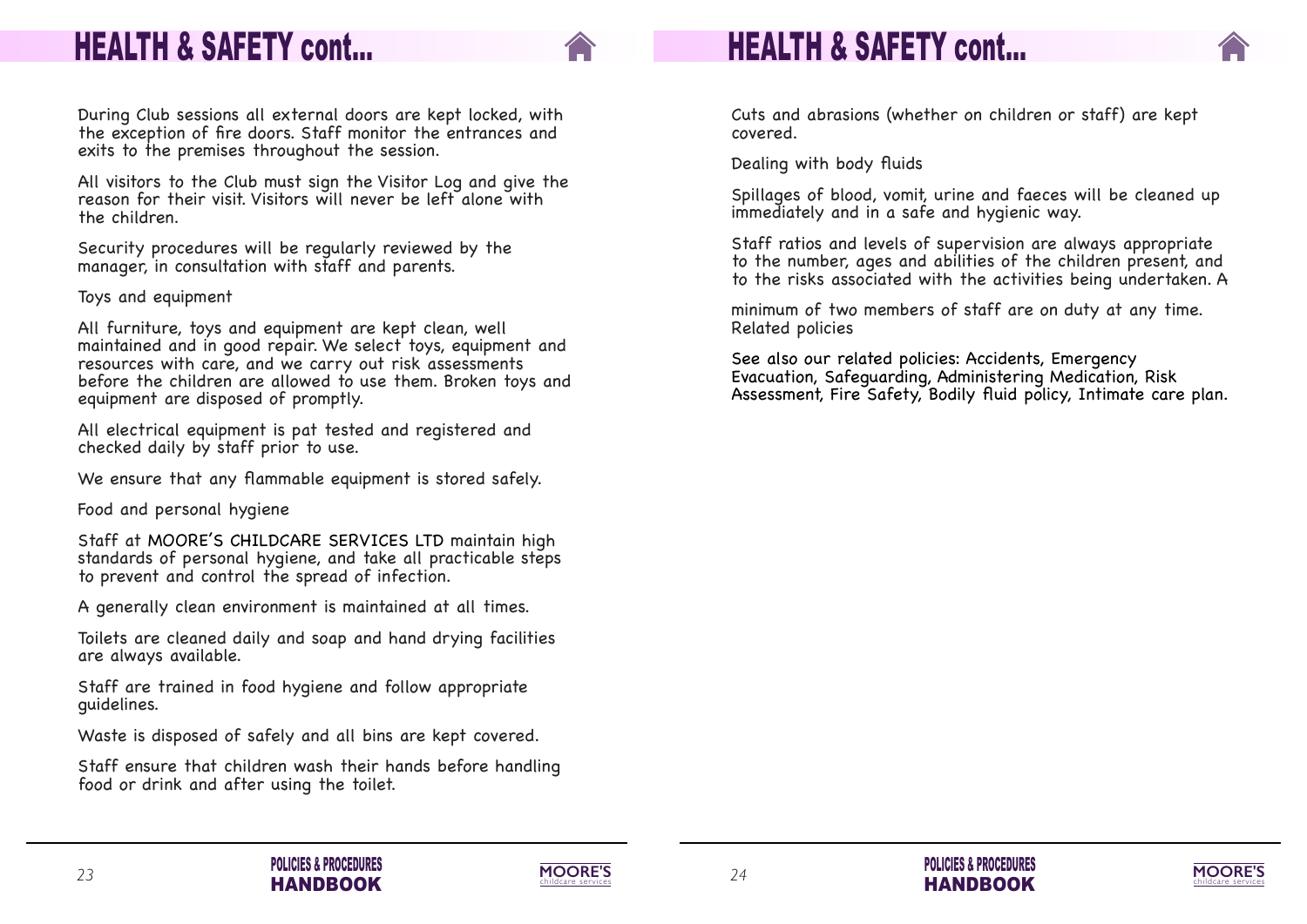





We would never do this on our own there would always be 2 members of staff to ensure the safety of everyone at all times.

We will keep on site the following items

Baby/toilet wipes

Nappy sacks & carrier bags

Latex free protective Disposable gloves

Antibacterial wipes

Antibacterial spray

Disinfectant

Where necessary a parent may bring in a spare set of clothes for their child which will be kept on site.



### <span id="page-14-0"></span>**INTIMATE CARE**

If a child is ill for example has a toilet accident or they have vomited on themselves then we will follow these instructions

- 1 get the child to a safe area
- 2 Calm the child down as they may be upset

3 - encourage the child to clean themselves up using wipes if needed

4 - encourage the child to change themselves

5 - wear protective gloves to put soiled clothes in a bag for parents to take away.

If a child is struggling to undress themselves due to their age and or ability we can help and assist with changing clothes.

To assist a child We would

1 - Wear latex free protective disposable gloves

2 - Take the child to a secure area

3 - Reassure the child and make sure they are ok with being helped

4 - Ask for permission to help the child if they need help e.g. "would you like me to help you?"

5 - encourage the child to clean themselves up

6 - notify parents & record the incident where a child has had to receive assistance in undressing.

If a child has vomited on themselves & or has a severe nose bleed the child may also require assistance with cleaning themselves up, please refer to the steps with assisting a child.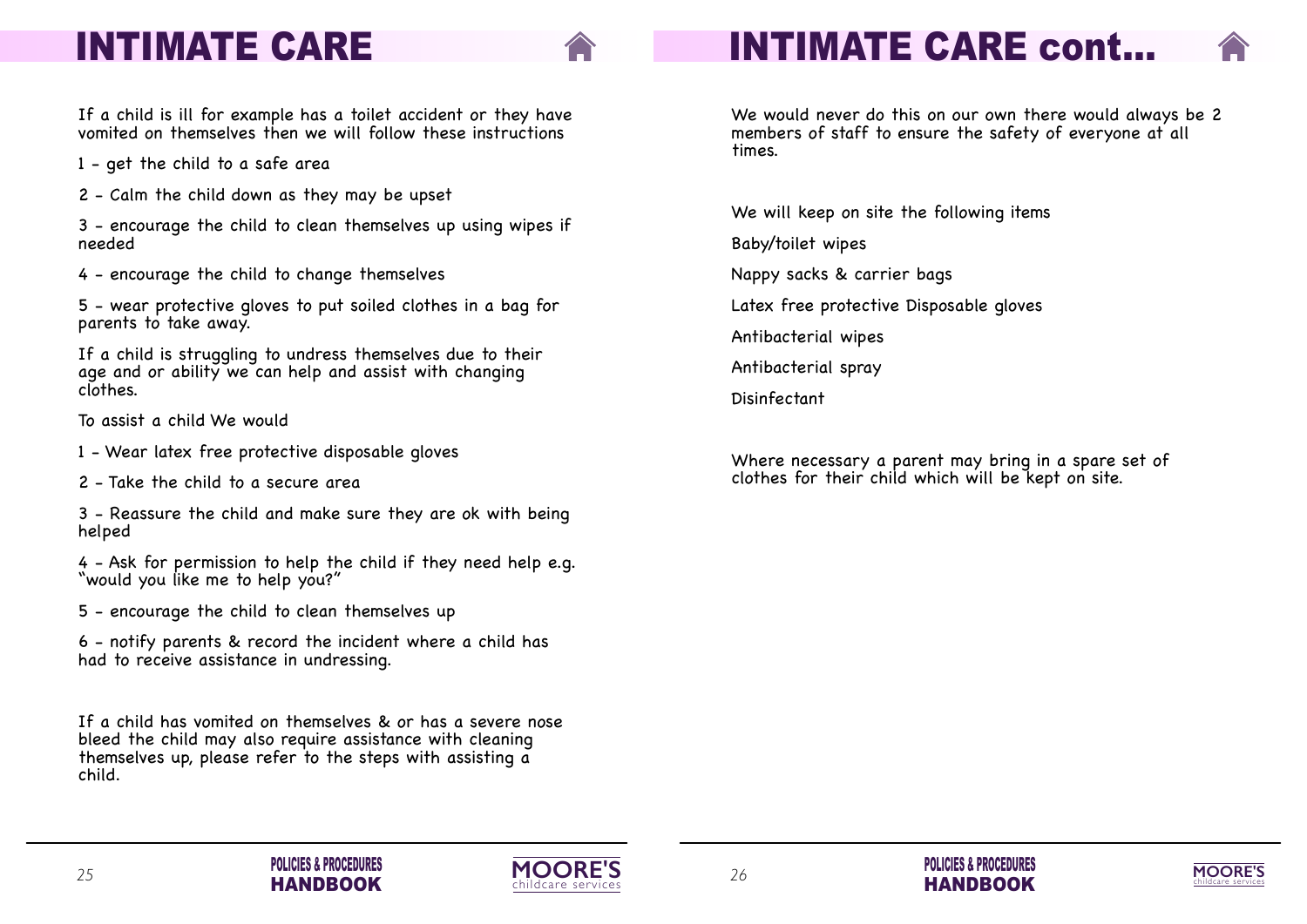







## **NON-PAYMENT OF FEES**

At MOORE'S CHILDCARE SERVICES LTD we accept cash, card or bank transfer for childcare payments. In our terms and conditions it states that all sessions need to be booked and paid for in advance .

Failure to pay your fees will mean you will be charged a late payment fee and your contract with "Moore's Childcare Services Limited" will be immediately terminated.

If your account is not settled interest will be added daily of 5% above the Bank of England's base rate.

We will seek legal advice and take action accordingly.

This may entail court proceedings where you may also be responsible for the court costs and legal fees.

Alternatively we may contact a certified bailiff company to recoup our loss of money.



**POLICIES & PROCEDURES HANDBOOK**

### <span id="page-15-0"></span>**MISSING CHILD**

If the police or Social Care were involved in the incident, we will also inform Ofsted.

At MOORE'S CHILDCARE SERVICES LTD we are always alert to the possibility that children can go missing during sessions. To minimise the risk of this happening staff will carry out periodic head counts, particularly when transporting children between locations (eg walking from the school to the Club).

If a child cannot be located, the following steps will be taken:

All staff will be informed that the child is missing.

Staff will conduct a thorough search of the premises and surrounding area.

After 10 minutes the police will be informed. The manager will then contact the child's parents or carers.

Staff will continue to search for child whilst waiting for the police and parents to arrive.

We will maintain as normal a routine as possible for the rest of the children at the Club.

The manager will liaise with the police and the child's parent or carer.

The incident will be recorded in the Incident Log. A review will be conducted regarding this and any other related incidents along with relevant policies and procedures. We will identify and implement any changes as necessary.

Please also see child protection/safeguarding policy for names & contact details

Useful numbers

Police: 01902 871 3022 Social Care:01902 551199 Ofsted: 0300 123 1231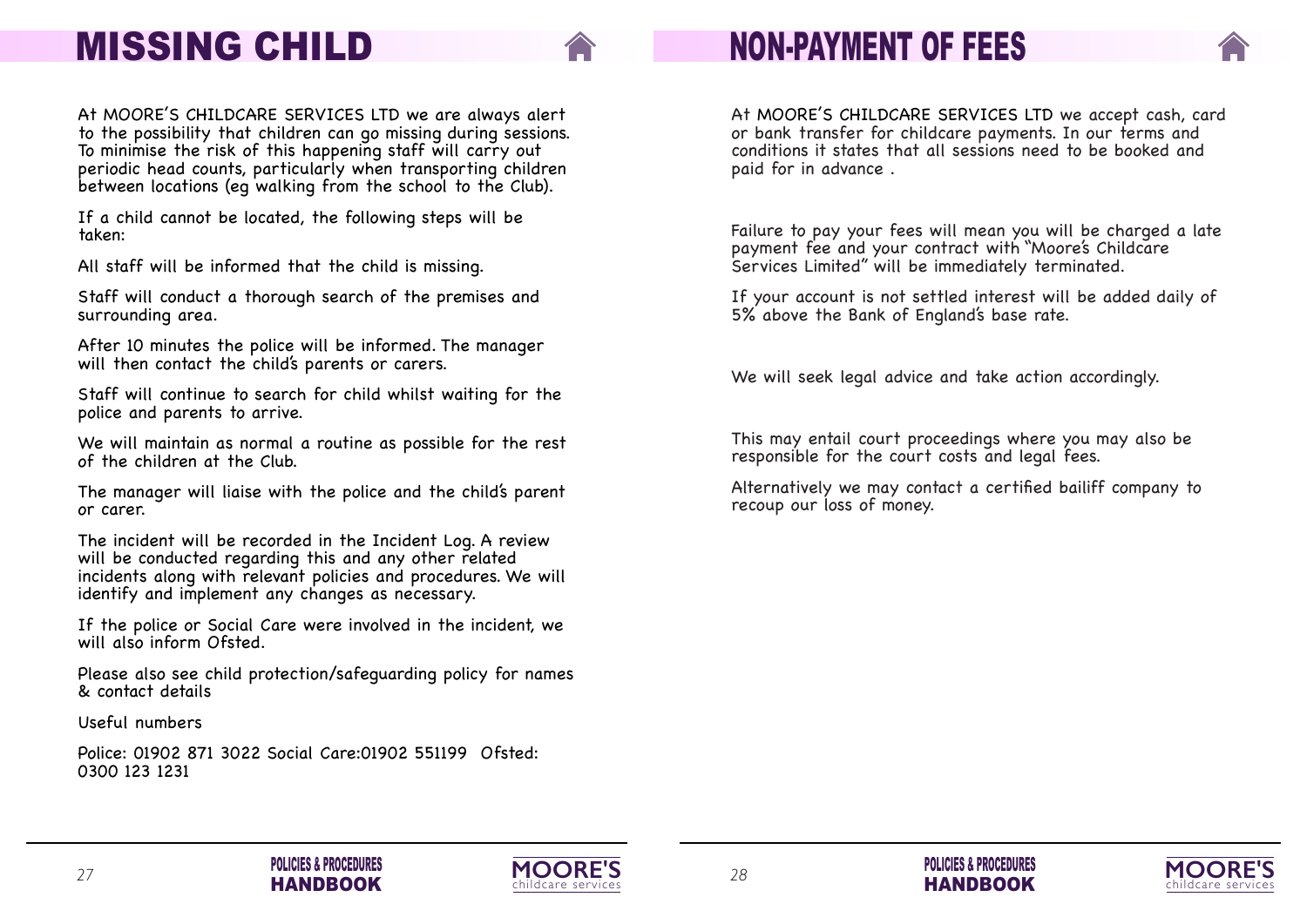





## **PREVENT**

Prevent Policy

The Prevent duty became law in 2015. This is a duty on all schools and registered early years providers to have due regard to preventing people being drawn into terrorism. In order to protect children in your care, you must be alert to any reason for concern in the child's life at home or elsewhere. This includes awareness of the expression of extremist views. children safe and promote their welfare  $-$  as is the duty of all providers following the EYFS; specifically to counter extremism.

British values are a set of four values introduced to help keep

The promotion of British values is firmly embedded in the work that you do.

- 1 Democracy
- 2 The rule of law
- 3 Mutual respect
- 4 Individual liberty
- 5 Tolerance of different Cultures & Religions

### **We promote British Values by**

Respecting the cultures and beliefs of others Treating everyone equally Helping others Listen and respect others opinions Respecting the roles of the people who help us.

If we were concerned about a child in our setting becoming affected by radicalisation and terrorist views we would follow our Safeguarding policy.



**POLICIES & PROCEDURES HANDBOOK**

### <span id="page-16-0"></span>**PHYSICAL INTERVENTION**

As we work with children we have a duty to keep the children in out care safe from harm. There may be occasions where we will need to use Physical intervention to protect a child. Physical intervention is where staff at MOORE'S CHILDCARE SERVICES LTD use reasonable force to prevent children from injuring themselves or others or damaging property.

Staff at MOORE'S CHILDCARE SERVICES LTD must keep a record of any occasion where physical intervention is used, and parents and/or carers must be informed on the same day, or as soon as reasonably practicable.

The requirements related to physical intervention are clear if physical intervention is used to protect children from harm,

MOORE'S CHILDCARE SERVICES LTD must record what has happened and share a copy of the information with parents.

Physical intervention might include:

Stopping a child from hurting themselves

Stopping a child from hurting another child

Stopping a child from damaging property

Managing a child's behaviour if other interventions (the positive behaviour management techniques used in the provision) have failed to support the child's needs

If MOORE'S CHILDCARE SERVICES LTD have written a 'Physical intervention report' on an incident form regarding a child in our setting, then parents will be spoken to and asked to sign it on the same day - or as quickly as possible after the event.

This will help us to show evidence to Ofsted that parents are aware of what has happened.

If parents have any questions about physical intervention and how it is used at MOORE'S CHILDCARE SERVICES LTD please ask.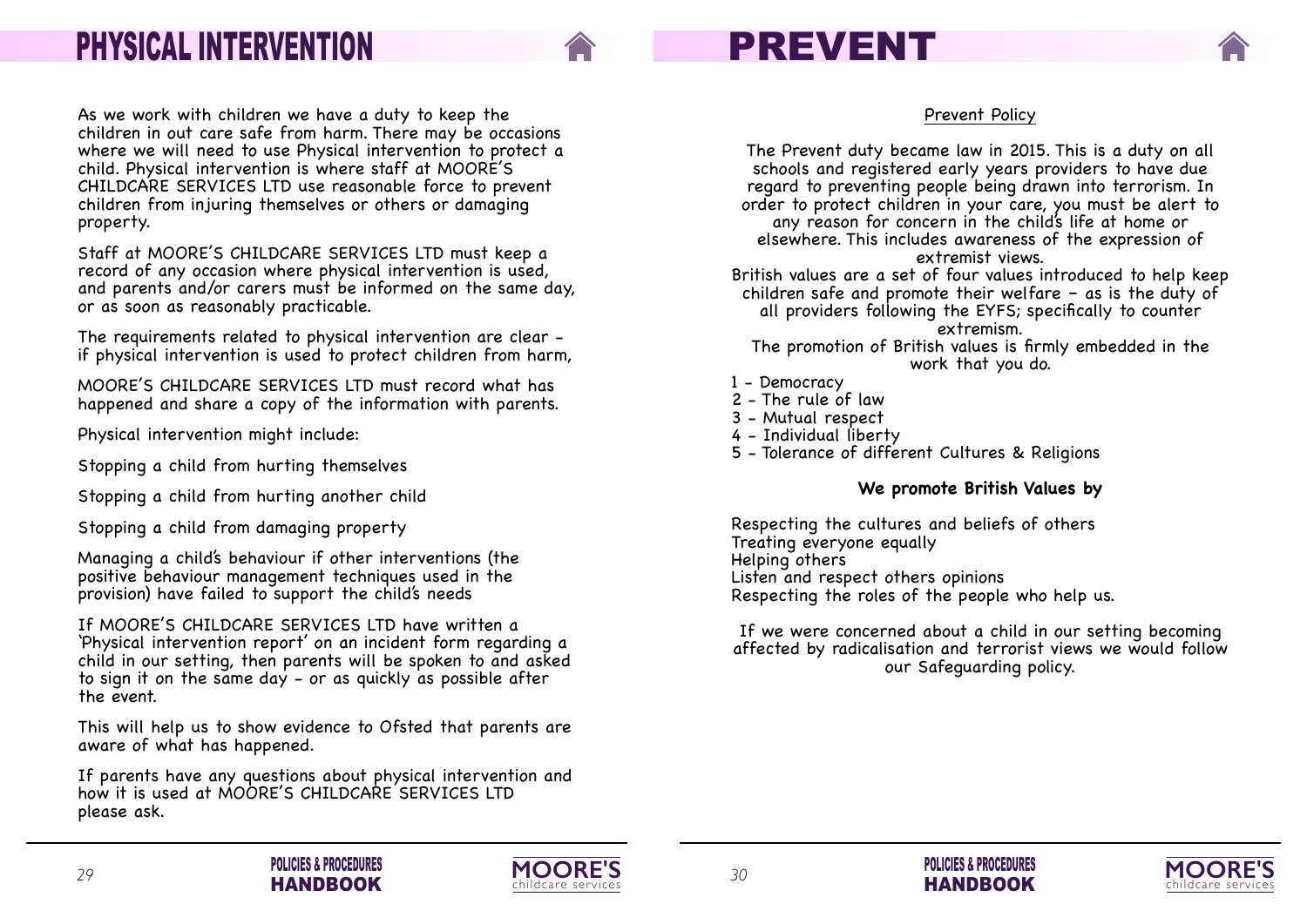

# **SAFEGUARDING cont...**

**Sexual abuse** involves forcing or enticing a child to take part in sexual activities, whether or not the child is aware of what is happening. This can involve physical contact, or non-contact activities such as showing children sexual activities or encouraging them to behave in sexually inappropriate ways.

**Neglect** is the persistent failure to meet a child's basic physical and emotional needs. It can involve a failure to provide adequate food, clothing and shelter, to protect a child from physical and emotional harm, to ensure adequate supervision or to allow access to medical treatment.

Inappropriate behaviour displayed by other members of staff, or any other person. For example, inappropriate sexual comments, excessive one-to-one attention beyond the requirements of their role, or inappropriate sharing of images.

### **Signs of child abuse and neglect**

Signs of possible abuse and neglect may include:

- significant changes in a child's behaviour
- deterioration in a child's general well-being
- unexplained bruising or marks

• comments made by a child which give cause for



concern

### **If abuse is suspected or disclosed**

When a child makes a disclosure to a member of staff, that member of staff will:

- Reassure the child that they were not to blame and were right to speak out
	- Listen to the child but not question them
- Give reassurance that the staff member will take action





## <span id="page-17-0"></span>**SAFEGUARDING**

• Physical abuse can involve hitting, shaking, throwing, poisoning, burning, drowning, suffocating or otherwise causing physical harm to a child. Physical harm may be also caused when a parent or carer feigns the symptoms of, or deliberately causes, ill health to a child.

MOORE'S CHILDCARE SERVICES LTD is committed to building a 'culture of safety' in which the children in our care are protected from abuse and harm.

Staff at MOORE'S CHILDCARE SERVICES LTD will respond promptly and appropriately to all incidents or concerns of abuse that may occur. MOORE'S CHILDCARE SERVICES LTD child protection procedures comply with all relevant legislation and with guidance issued by the Local Safeguarding Children Board (LSCB) and also inline with 'Keeping children safe in education 2020' and 'working together to safeguard children 2018' documents.

MOORE'S CHILDCARE SERVICES LTD designated Child Protection Officer (CPO) is Leanne Flitcroft the CPO coordinates child protection issues and liaises with external agencies (eg Social Care, the LSCB and Ofsted).

#### **Forms of child abuse and neglect**

Child abuse is any form of physical, emotional or sexual mistreatment or lack of care that leads to injury or harm. This also includes, Forced marriage, Female genital mutilation, Child sexual Exploitation and Breast Ironing. An individual may abuse or neglect a child directly, or by failing to protect them from harm. Some forms of child abuse and neglect are listed below.

• Emotional abuse is the persistent emotional maltreatment of a child so as to cause severe and persistent adverse effects on the child's emotional development. It may involve making the child feel that they are worthless, unloved, or inadequate. Some level of emotional abuse is involved in all types of maltreatment of a child, though it may occur alone.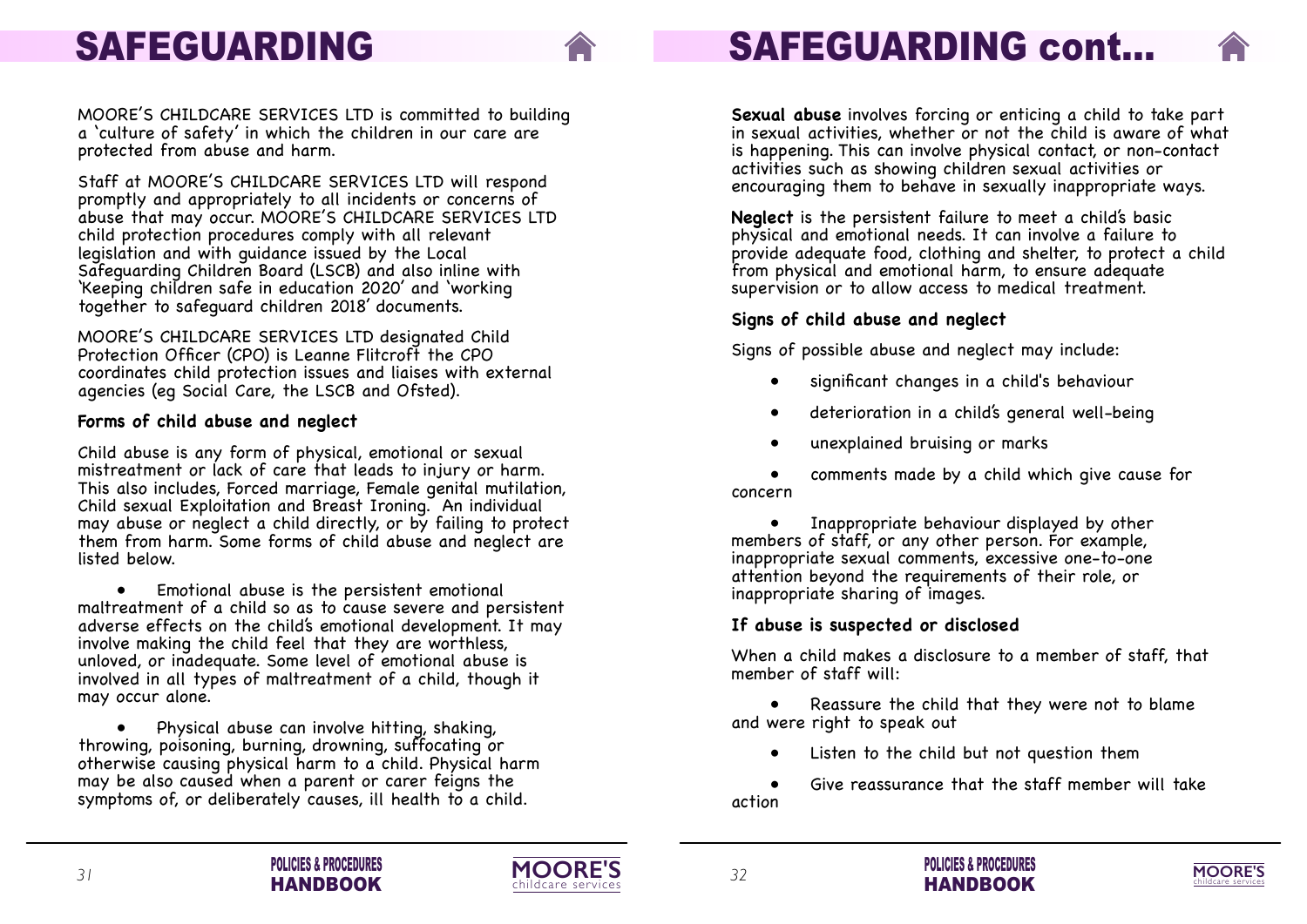



# **SAFEGUARDING cont...**

• The allegation must be reported to the Local Authority Designated Officer (LADO) and to Ofsted .

• The LADO will advise if other agencies (eg police) should be informed, and Moore's childcare services will act upon their advice.

• Following advice from the LADO, it may be necessary to suspend the member of staff pending full investigation of the allegation.

• Any telephone reports to the LADO will be followed

up in writing within 48 hours on a MARF.

• If appropriate the Moore's childcare services will make a referral to the Disclosure and Barring Service.

Promoting awareness among Staff

Moore's childcare services promotes awareness of child abuse issues through its staff training. Moore's childcare services ensures that:



• Its designated CPO has relevant experience and receives appropriate training

If a member of staff witnesses or suspects abuse, they will record the incident straightaway. If a third party expresses concern that a child is being abused, we will encourage them to contact Social Care directly. If they will not do so, we will explain that the Club is obliged to and the incident will be logged accordingly.

- 
- 
- The Safe recruitment practices set out are followed



for all new staff including an enhanced DBS check and references.

• All staff have a copy of this Safeguarding Children policy, understand its contents and are vigilant to signs of abuse or neglect

Date of the disclosure or of the incident causing concern

• A factual report of what happened. If recording a disclosure, you must use the child's own words.

> • All staff are aware of their statutory duties with regard to the disclosure or discovery of child abuse

• Staff are familiar with the Safeguarding File (which is kept on site) Its procedures are in line with the guidance in 'Keeping Children Safe In Education' 2020 and 'Working Together to Safeguard Children (2018). Staff are also familiar with the guidance in 'What To Do If You're Worried A Child Is Being Abused (2015)'.

The allegation will be recorded on an Incident record form. Any witnesses to the incident should sign and date the entry to confirm it.

# **SAFEGUARDING cont...**

• Record the incident as soon as possible (see Logging an incident below).

#### **Logging an incident**

All information about the suspected abuse or disclosure will be recorded on the Logging a concern form as soon as possible after the event. The record should include:

- Date and time at which the record was made
- Name and date of birth of the child involved

• Name, signature and job title of the person making the record.

The record will be given to Leanne Flitcroft the CPO who will decide whether they need to contact Social Care or make a referral. All referrals to Social Care will be followed up in writing on a MARF within 48 hours. If a member of staff at moore's childcare services thinks that the incident has not been dealt with properly, they may contact Social Care directly.

### **Allegations against staff**

If anyone makes an allegation of child abuse against a member of staff: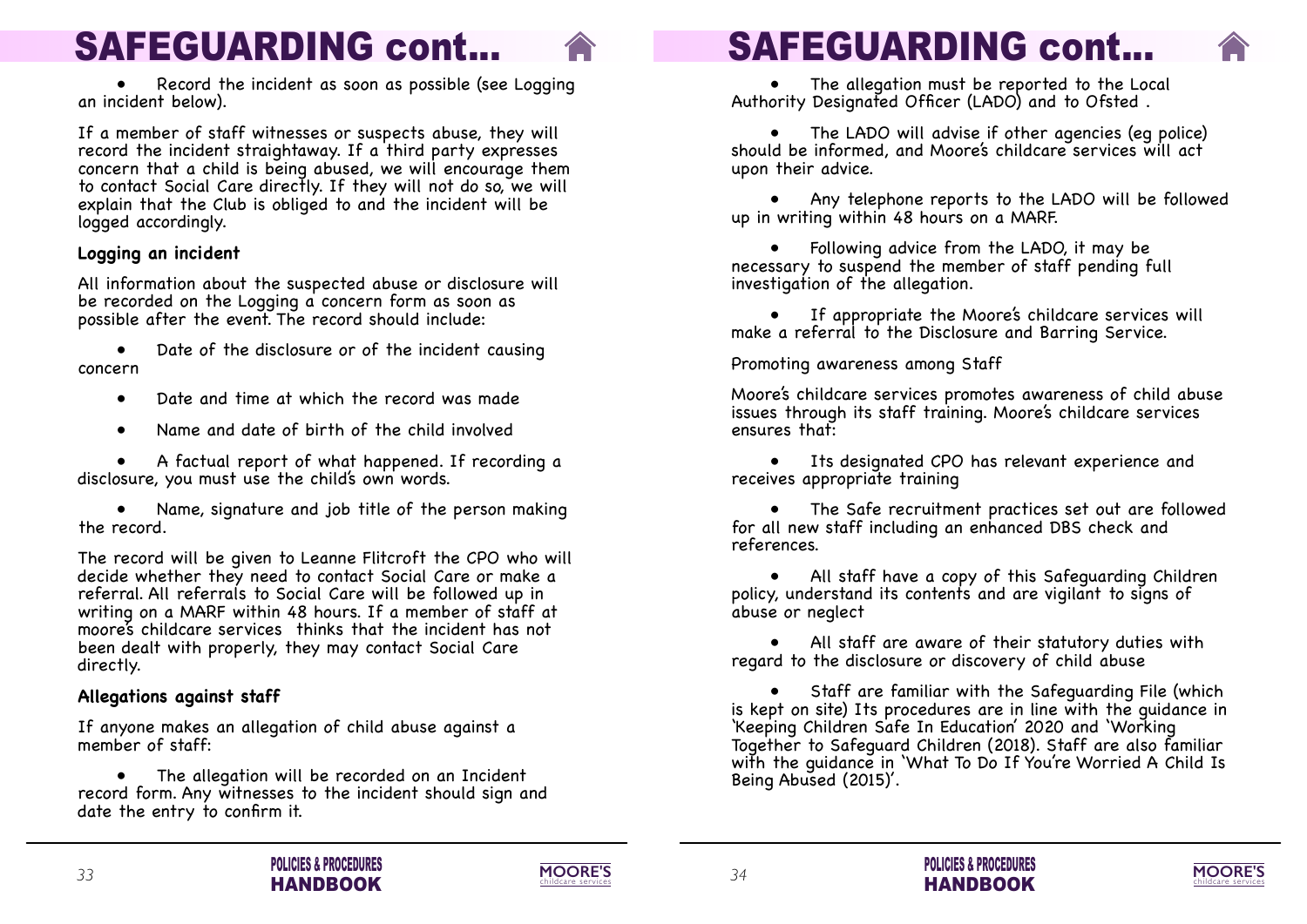







- 
- 
- 
- 
- 
- 

Loss of consciousness Acute confused state Difficulty breathing Dislocation of a joint ) anent

Major burns & Scalds

# **SERIOUS INJURY**

MOORE'S CHILDCARE SERVICES LTD will make every effort to keep the Club open, but in exceptional circumstances, we may need to close at short notice.

If a child suffers a serious injury and needs urgent medical care then the following procedure would be followed:

MOORE'S CHILDCARE SERVICES LTD would contact emergency services to transport the child to hospital

A member of staff from the tea time club would accompany the child to hospital

The child's parents/carers would be notified of the incident and asked to make their way to the hospital

All other parents will be contact to collect the children immediately as the setting will need to close

Once the parents are at the hospital staff will make their way back to the setting to record the incident on an incident form

Ofsted will be notified within 14 days of the incident

### **SERIOUS INCIDENT EXAMPLES**

| Broken bones & Fractures         |
|----------------------------------|
| Severe pain                      |
| Persistent, severe chest pain    |
| Amputation                       |
| Loss of sight (temporary or perm |
| Electric shock                   |
|                                  |





# <span id="page-19-0"></span>**SAFEGUARDING cont...**

#### **Use of mobile phones and cameras**

Photographs will only be taken with the child's parents' permission. Only MOORE'S CHILDCARE SERVICES LTD camera will be used to take photographs of children at early birds breakfast club and the tea time club. Neither staff nor children's personal mobile phones may be used to take photographs at the Club.

In addition for reference please refer to the following policies available upon request.

#### \* Whistleblowing

- \* Physical intervention policy
- \* Anti bullying policy
- \* Health & Safety policy
- \* Digital images and mobile phones policy
- \* Prevent policy.

Contact numbers

Children's Social Care: 01902 555392

Out of hours contact: 01902 552999

LADO (Local Authority Designated Officer) for Wolverhampton: 01902 550661

Ofsted general: 0300 123 1231

Ofsted Concerns: 0300 123 4666.

Police: 0845 113 5000

NSPCC: 0808 800 500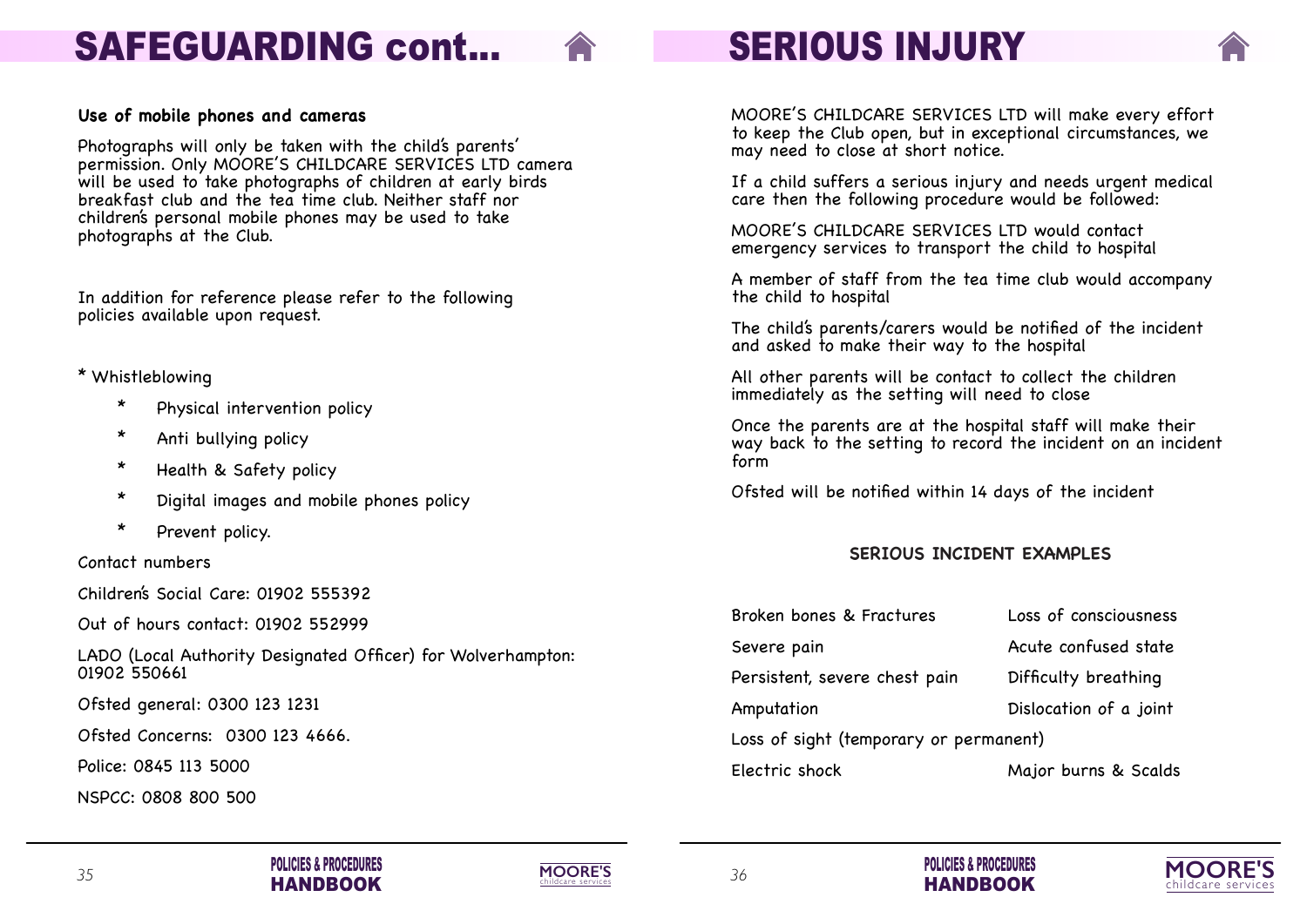







**SICKNESS & INFECTIOUS DISEASES**

If a child was to become ill during a session at MOORE'S CHILDCARE SERVICES LTD then the following conditions would be put in place:

\* The child would be placed in a quarantined area away from others.



\* You will be notified that your child requires collection immediately.

Wound infections Minor burns & scalds Minor head injuries Insect & animal bites

> \* If a child has been sick then this will be cleaned up and disposed of in line with the bodily fluids policy.

\* If a child is subjected to an infectious disease then we would refer to government guidance for infectious diseases.

<span id="page-20-0"></span>**SERIOUS INJURY cont...**

#### **MINOR INCIDENT EXAMPLES**

Sprains, strains, bruising The Cuts and grazes

Minor eye injury **Minor injury to back** 

Minor injury to chest

\*\*Minor incidents would be recorded appropriately and kept on a child's file, parents will be notified of the minor incident and spoken to at length regarding the actions of staff following the incident\*\*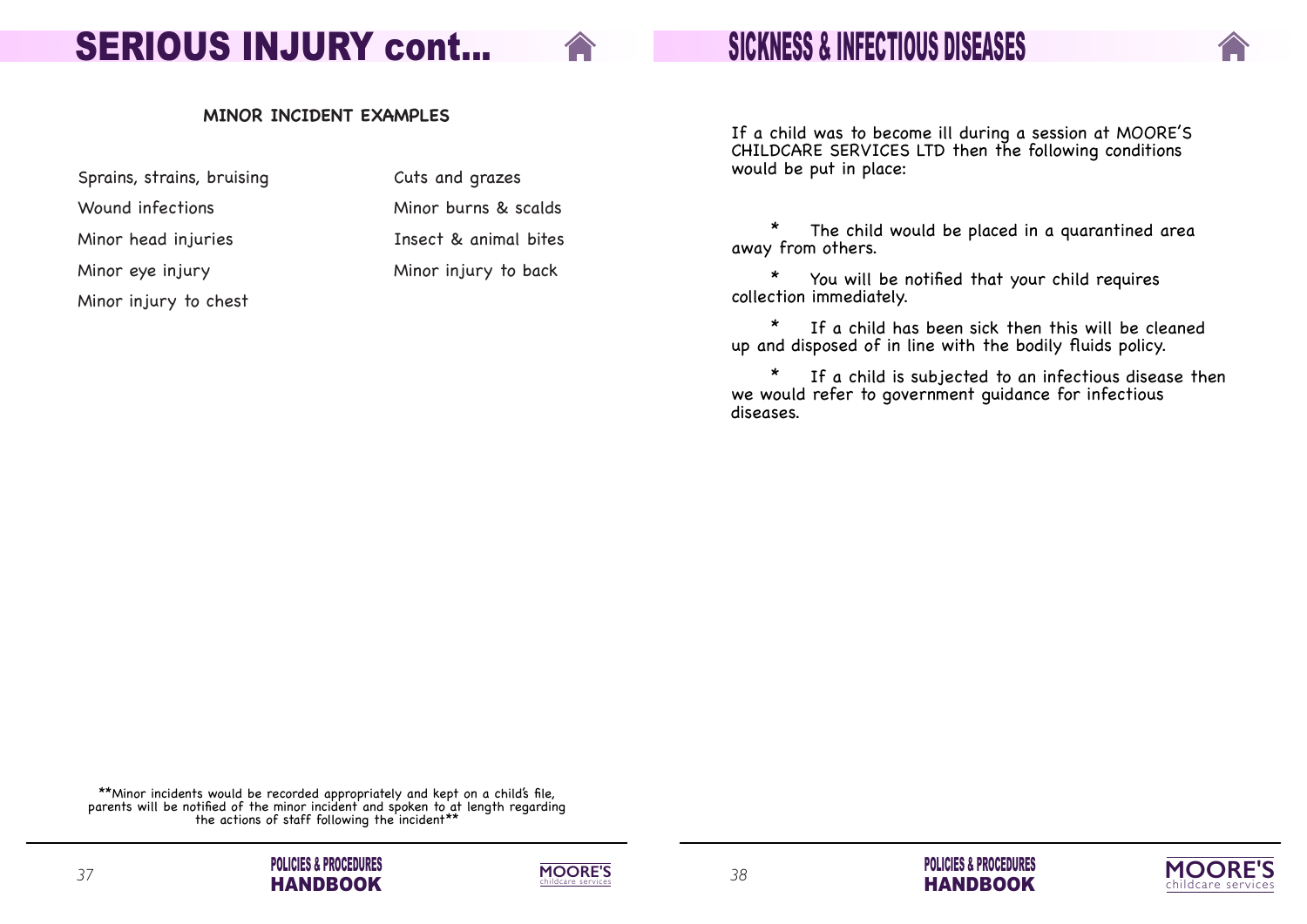

## **STAFF CODE OF CONDUCT cont...**

### **Underpinning principles**

The welfare of the child is paramount

Staff should understand their responsibilities to safeguard and promote the welfare of pupils

Staff are responsible for their own actions and behaviour and should avoid any conduct which would lead any reasonable person to question their motivation and intentions

Staff should work, and be seen to work, in an open and transparent way

Staff should apply the same professional standards regardless of culture, disability, gender, language, racial origin, religious belief and sexual orientation

Staff should not consume or be under the influence of alcohol or any substance, including prescribed medication, which may affect their ability to care for children

Staff should be aware that breaches of the law and other professional guidelines could result in disciplinary action being taken against them, criminal action and/or other proceedings including barring by the Disclosure & Barring Service (DBS) from working in regulated activity

- behaved in a way that has harmed a child, or may have harmed a child;
- possibly committed a criminal offence against or related to a child; or,

Staff and managers should continually monitor and review practice to ensure this guidance is followed

Staff should be aware of and understand our Safeguarding and Child Protection Policy, arrangements for Managing Allegations Against Staff, Whistle Blowing Policy and the Local Safeguarding Children Board LSCB procedures.

Staff need to know the name of the Designated Safeguarding Lead Leanne Flitcroft and be familiar with the school's and Wolverhampton Safeguarding Child's Board WSCB child protection procedures and guidance







### <span id="page-21-0"></span>**STAFF CODE OF CONDUCT**

Our Code of Conduct has been created using "Guidance for safer working practice for those working with children and young people in education settings".

Adults have a crucial role to play in the lives of children. This guidance has been produced to help them establish the safest possible learning and working environments which safeguard children and reduce the risk of them being falsely accused of improper or unprofessional conduct.

The term 'allegation' means where it is alleged that a person who works with children has

• behaved towards a child or children in a way that indicates they may pose a risk of harm to children.

Staff and adults at Moore's Childcare Services LTD should understand that their own behaviour and the manner in which they conduct themselves with their colleagues, pupils, parents and other stakeholders, sets an example.

We expect all staff to demonstrate consistently high standards of personal and professional conduct at all times. All staff must have regard for the need to safeguard pupils' well-being in accordance with statutory requirements. All staff should treat pupils with dignity and build positive relationships rooted in mutual respect.

All staff must have proper and professional regard for the ethos, policies and practices of Service.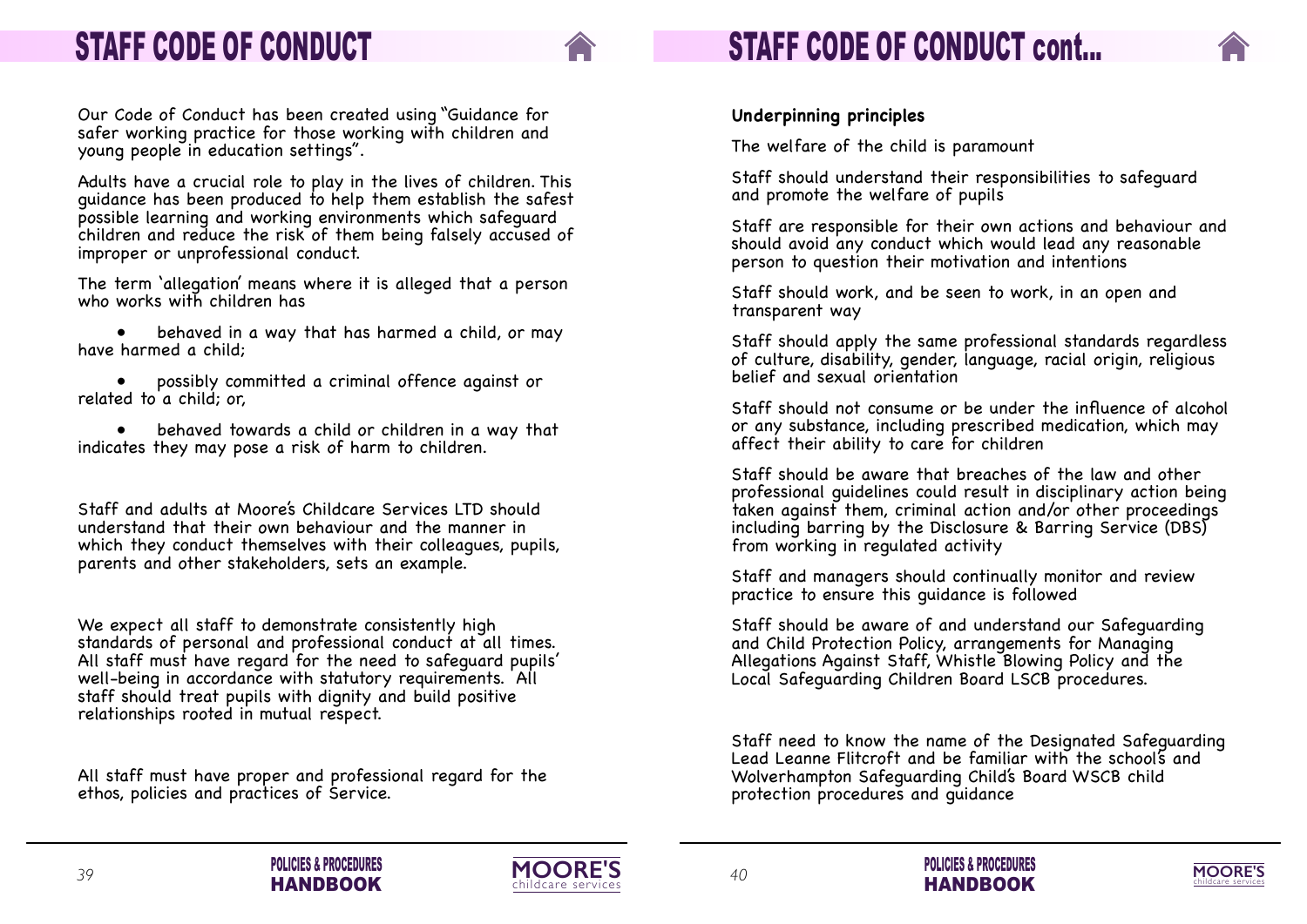







Had a child placed under a care order.

Had a childcare registration cancelled or refused (except for non-payment of fees).

Had a relevant overseas conviction.

Uniform:

Staff are supplied with a t shirt and along with them should wear black trousers/jeans and sensible shoes.



Policies along with these that are available are:

Safeguarding Policy

Health and Safety Policy

Data Protection Policy

Equal Opportunities Policy

Whistleblowing policy

Volunteer Policy

Physical intervention Policy.

Baby sitting

Please be advised that you are not permitted to babysit any children who attend MOORE'S CHILDCARE SERVICES LTD settings.

### **STAFF CODE OF CONDUCT cont...**

Staff are expected to treat information they receive about pupils and families in a discreet and confidential manner, should seek advice from a senior member of staff or the Designated Safeguarding Lead if they are in any doubt about sharing information they hold or which has been requested of them

need to be clear about when information can/ must be shared and in what circumstances

need to know the procedures for responding to allegations against staff and to whom any concerns or allegations should be reported

need to ensure that where personal information is recorded using modern technologies that systems and devices are kept secure

Staff must be aware and understand that disqualification under the Child Care Act still applies to staff themselves who work in a child care capacity, whether paid, volunteer or on work placements. Relevant staff are those working in child care, or in a management role because they are: working with reception age children at any time (this may include playground supervision, lunchtime duty, working 1:1 with Reception pupils); or working with children older than reception until age eight, outside school hours.

Keeping Children Safe in Education (DfE, 2018) paragraph 116 also refers to disqualification: "For staff who work in childcare provision or who are directly concerned with the management of such provision, the school needs to ensure that appropriate checks are carried out to ensure that individuals are not disqualified under the Childcare (Disqualification) Regulations 2018".

In order to comply with these regulations, staff must inform Moore's childcare services themselves if they have ever: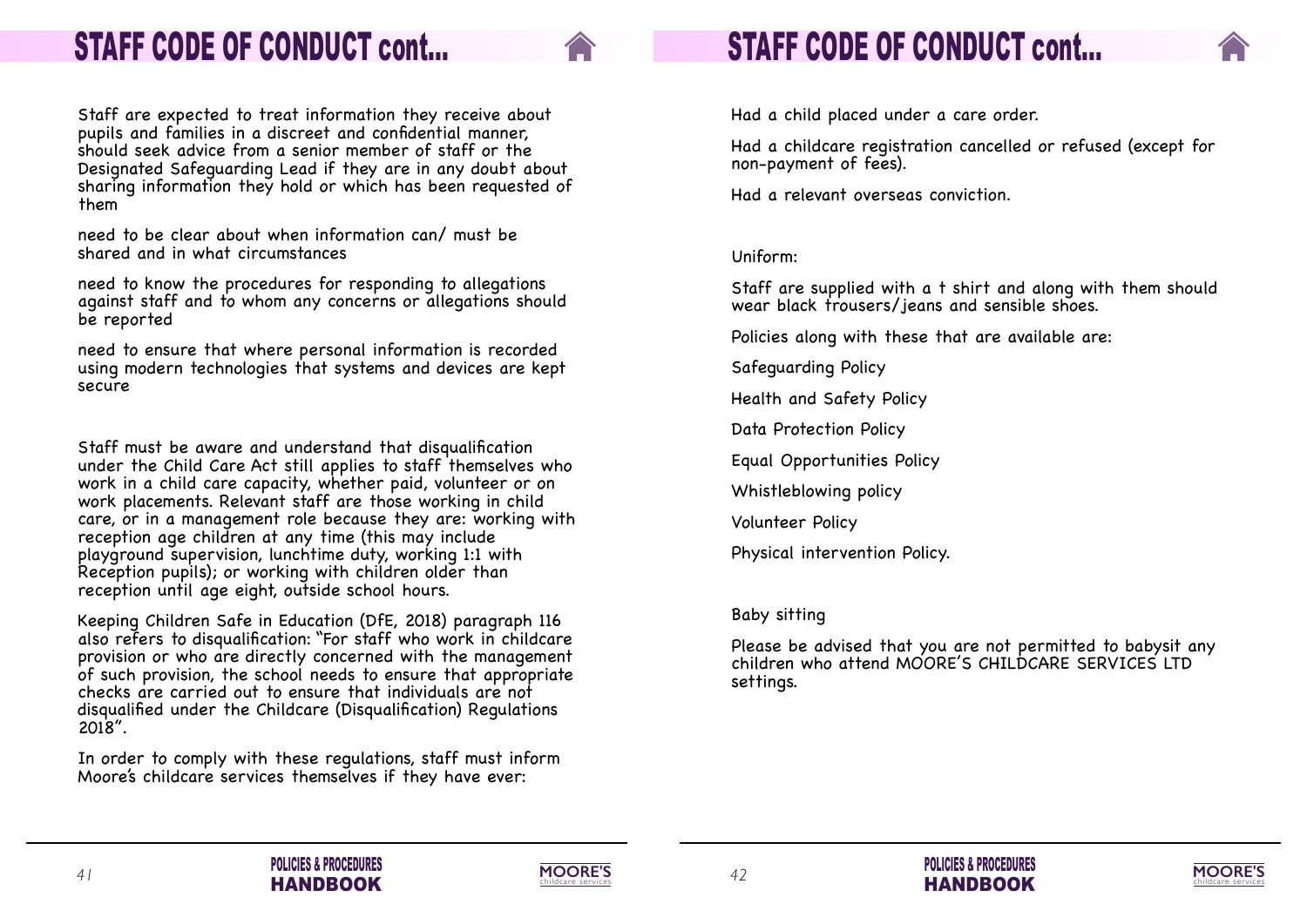







If it is not possible for the child to remain at the Club's premises, a note will be left on the door of the Club informing the child's parent or carer where the child has been taken (eg into the care of a safeguarding agency) and leaving a contact number. A further message will be left on the parent or carer's telephone explaining events.

If you do not collect your child at the end of the school day then they will be brought into tea time club at 3.45pm. You will be notified of this and you will advised that there will be a charge of £3.00 until 4.00pm. Any collections after 4pm will result in full session rate. Failure to pay your emergency childcare fees will result in a late payment fee and we will seek legal advice. Please see our "None Payment of Fees Policy" for more information.

Managing persistent lateness

The manager will record incidents of late collection and will discuss them with the child's parents or carers. Parents and carers will be reminded that if they persistently collect their child late they may lose their place at the Club.

Useful contacts Social care: 01902 551199 Out of hours contact: 01902 552999



**POLICIES & PROCEDURES HANDBOOK**

### <span id="page-23-0"></span>**UNCOLLECTED CHILD**

MOORE'S CHILDCARE SERVICES LTD endeavours to ensure that all children are collected by a parent or carer at the end of each session. If a child is not collected, and the parent or carer has not notified us that they will be delayed, we will follow the procedure set out below:

Up to 15 minutes late

When the parent or carer arrives they will be reminded that they must call the Club to notify us if they are delayed.

The parent or carer will be informed that penalty fees will have to be charged £5.00 per 15 minutes (unless the delay was genuinely unavoidable).

15-30 Minutes late

If a parent or carer is more than 15 minutes late in collecting their child, the manager will try to contact them using the contact details on file.

If there is no response from the parent or carer, messages will be left requesting that they contact the Club immediately. The manager will then try to contact the emergency contacts listed on the child's registration form.

While waiting to be collected, the child will be supervised by at least two members of staff.

When the parent or carer arrives they will be reminded that they must call the Club to notify us if they are delayed, and that penalty fees will have to be charged £5.00 per 15 minutes Over 30 minutes late.

If the manager has been unable to contact the child's parents or carers after 30 minutes, the manager will contact the local Social Care team for advice.

The child will remain in the care of two of the Club's staff, on the Club's premises if possible, until collected by the parent or carer, or until placed in the care of the Social Care team.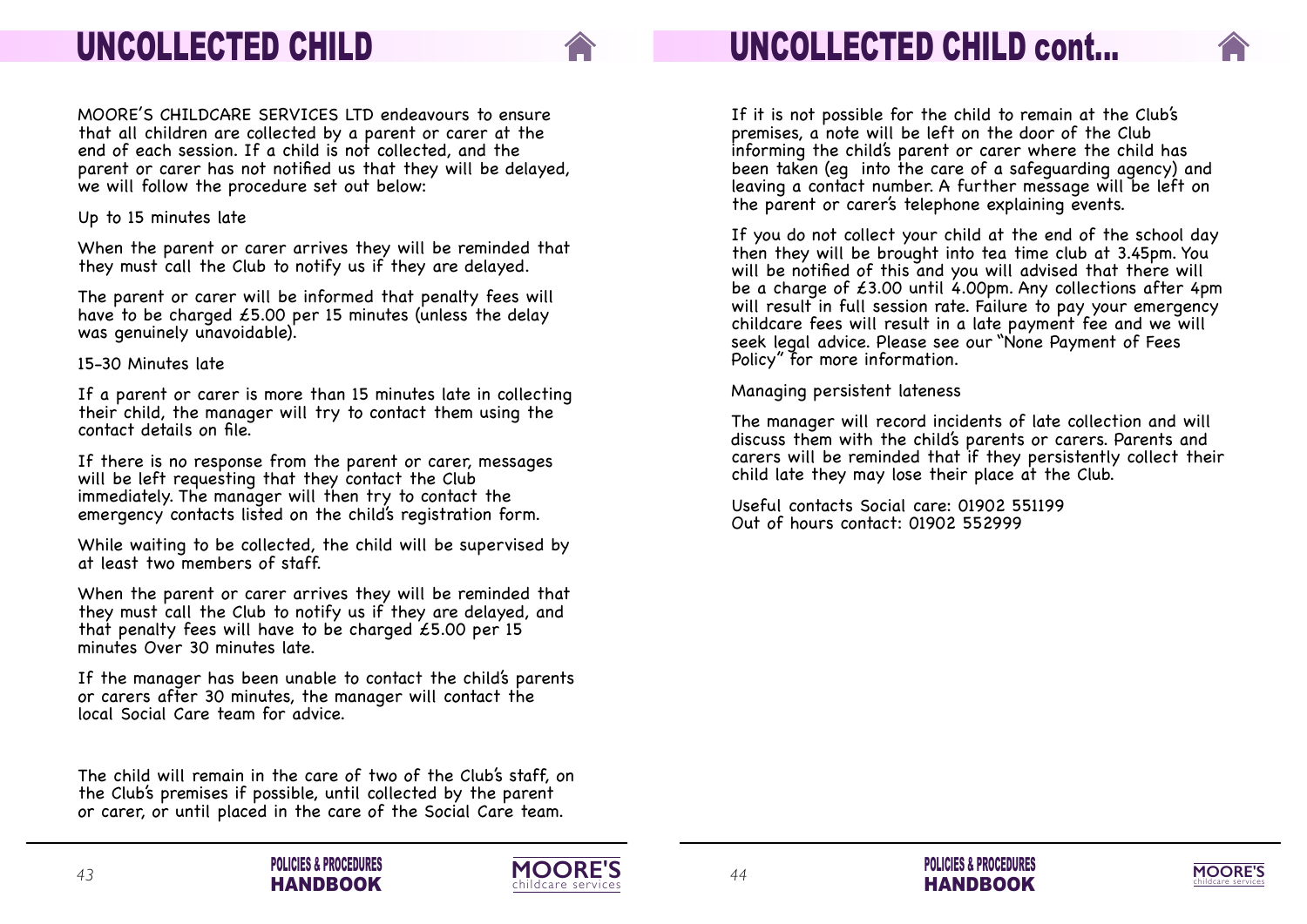



deliberate concealment of any of these matters



# **WHISTLEBLOWING cont...**

These issues could have arisen in the past, be currently happening or likely to happen in the future. The law does not protect an employee who would be breaking the law in making the disclosure.

- a Health & Safety risk
- damaging the environment
- misuse of public money
- corruption or unethical conduct
- abuse of children, staff or other users
- 
- any other substantial and relevant concern

How to Raise a Concern

All concerns will be treated sensitively and with due regard to confidentiality and where possible every effort will be made to protect your identity if you so wish. Nevertheless, this information will need to be passed on to those with a legitimate need to have this information and it may be necessary for you to provide a written statement or act as a witness in any subsequent disciplinary proceedings or enquiry. This will always be discussed with you first.

alternatives are available depending on the nature of your concern. You can contact any of the following

- \* Ofsted
- \* Social Care
- \* LSCB
- \* Police
- \* NSPCC



### <span id="page-24-0"></span>**WHISTLEBLOWING**

MOORE'S CHILDCARE SERVICES LTD are committed to open lines of communication and accountability therefore we have devised a whistleblowing policy to this effect.

What is 'Whistleblowing'?

'Whistleblowing' is defined as 'raising concerns about misconduct within an organisation or within an independent structure associated with it' (Nolan Committee on Standards in Public Life).

In the legislation it is called a protected disclosure.

The Public Interest Disclosure Act 1998 protects employees from suffering a detriment in their employment or being dismissed by their employer if they make disclosures in accordance with the legislation.

An employee has certain common law confidentiality obligations to their employer. However, in a limited set of circumstances whistleblowing may override these obligations if an employee reveals information about their employment or the work of the tea time club. This guidance sets out the circumstances under which these disclosures may lawfully be made.

A concern must relate to something which:

- 1 is a breach of the the tea time club's policies; or
- 2 falls below established standards of practice; or

3 amounts to improper conduct, including something that may be;

- a breach of the law
- a failure to comply with a legal obligation
- a possible miscarriage of justice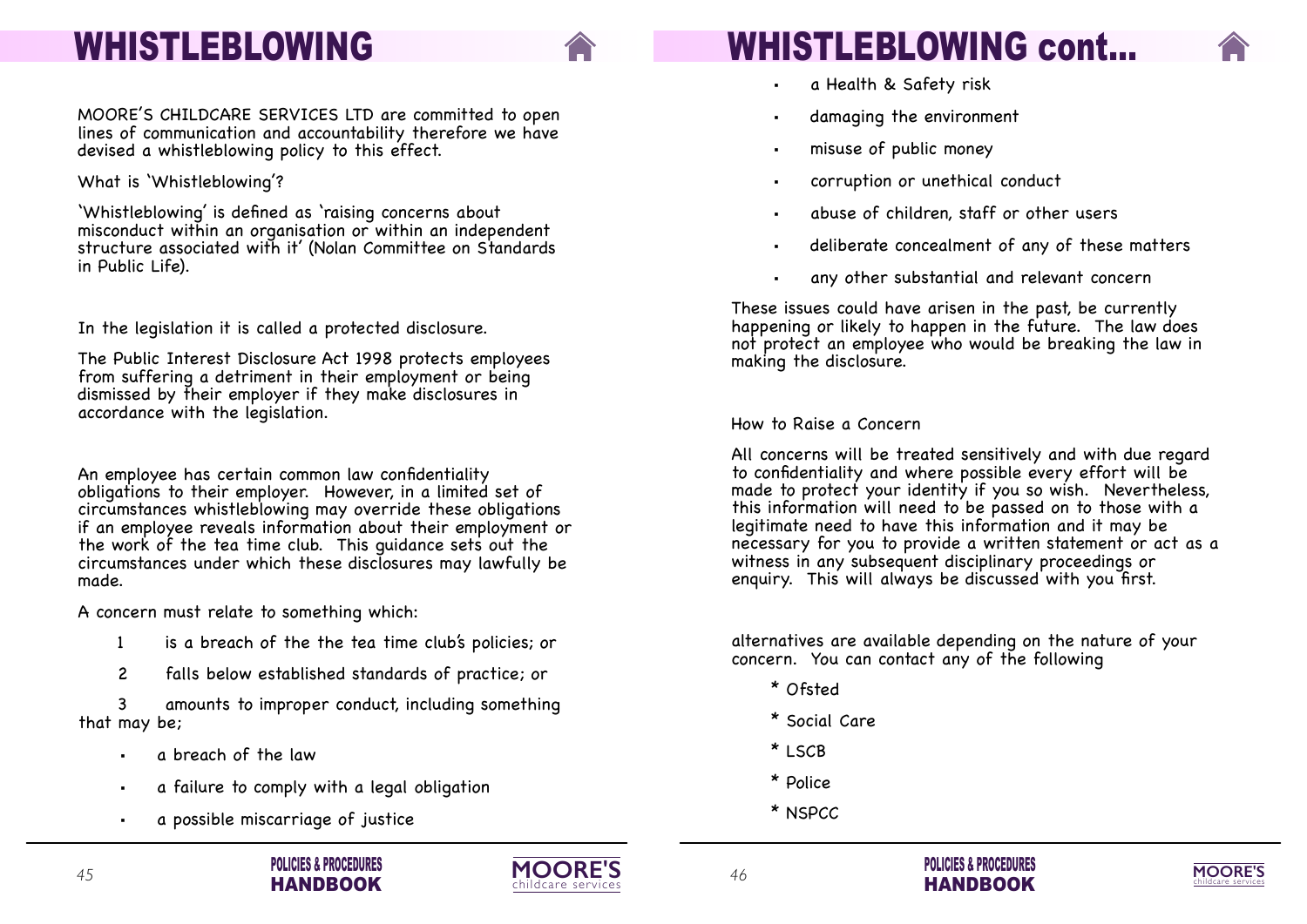

whether any initial enquiries have been made

the setting up of an external independent inquiry





whether further investigations will take place, and if not why not

▪ information about support available for you

The person with whom you have raised your concern will at the same time notify the HR team that a whistleblowing allegation has been made.

an internal investigation by the manager, which may, for example, take the form of a disciplinary investigation

- a referral to Ofsted or the Police
- 

### Step 3

Initial enquiries will be made to decide whether an investigation is appropriate. Where an investigation is necessary, it may take the form of one or more of the following:



### Step 4

You will be informed of the outcome of any investigation, in writing, and/or of any action taken, subject to the constraints of confidentiality and the law. If you do not feel your concern has been addressed adequately you may raise it with an independent body such as one of the following as appropriate:

- the Citizen's Advice Bureau
- **Ofsted**
- a relevant voluntary organisation
- the Police

an estimate of how long it will take to provide a final response

## **WHISTLEBLOWING cont...**

Although you are not expected to prove beyond doubt the truth of your concerns, you will need to demonstrate that you have sufficient evidence or other reasonable ground to raise them.

Step 1

If you wish to raise a concern you should normally raise it with your line manager. This can be done in person or in writing.

The tea time club recognises that sometimes it may be inappropriate for you to approach your line manager with your concern. In these circumstances, a number of alternatives are available depending on the nature of your concern. You can contact any of the following

- \* Ofsted
- \* Social Care
- \* LSCB
- \* Police
- \* NSPCC

Although you are not expected to prove beyond doubt the truth of your concerns, you will need to demonstrate that you have sufficient evidence or other reasonable ground to raise them.

### Step 2

The person with whom you have raised your concern will acknowledge its receipt as soon as possible and will write to you within 10 days to let you know how your concern will be dealt with. The information you can then expect to receive is:

an indication of how the concern will be dealt with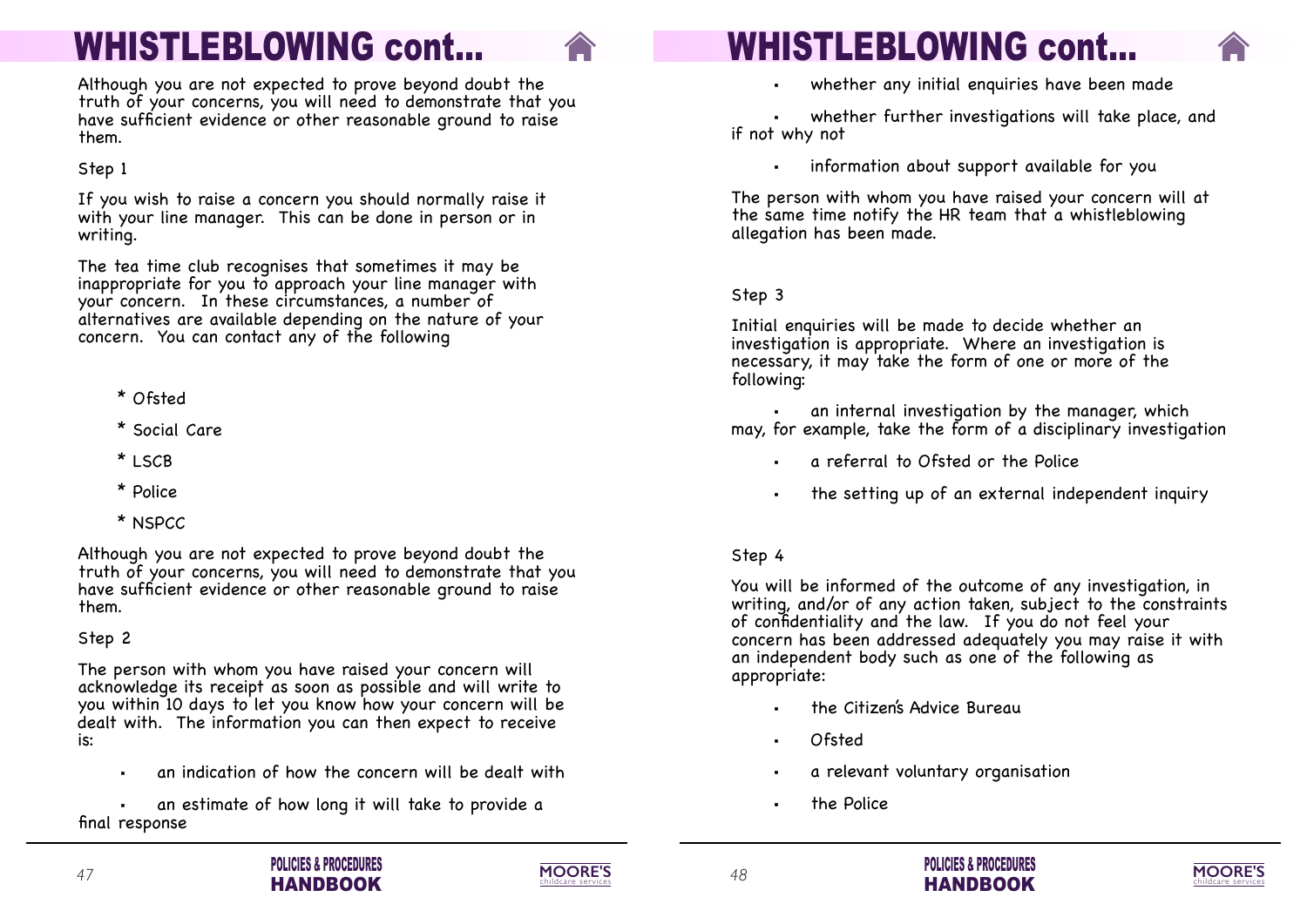





## **VISITORS**

- the Local Government Ombudsman
- Equality and Human Rights Commission

MOORE'S CHILDCARE SERVICES LTD is committed to providing a safe and secure environment for the children in our care. When we have visitors to our club we need to ensure that this will not have a detrimental effect on the children and that the person in question has a valid reason for visiting the club. Accordingly, when a visitor arrives at the club we will follow the procedure set out below

All visitors to the Club must sign the Visitor Log.

The identity of the visitor will be checked and this will be recorded on the Visitor Log.

If staff require further reassurance of the identity of the visitor, they will phone the employing organisation of the visitor, eg Ofsted, Local Authority, Environmental Health Department, etc, for further confirmation. If this is not possible, staff will seek the advice of the Club Manager.

The reason for visit will be recorded.

Visitors will never be left alone or unsupervised with the children.

If a visitor has no reason to be on the Club's premises staff will escort them from the premises.

If the visitor refuses to leave, staff will call the police. In such an event an Incident Record will be completed and the manager will be immediately notified.

When a visitor leaves the premises, we will record the time of departure on the Visitor Log.

We have updated our policies in line with government guidelines to help to prevent the spread of COVID 19.





## <span id="page-26-0"></span>**WHISTLEBLOWING cont...**

You must make a disclosure "in the public interest"; and in the circumstances it must be reasonable for you to make the disclosure. If there is an issue of an exceptionally serious nature which you believe to be substantially true, then you may disclose the issue to someone other than those listed above. In determining whether it is reasonable for you to have made a disclosure the identity of the person to whom the disclosure is made will be taken into account. Disclosures to anyone outside of the recognised bodies specified may not be protected disclosures under the Act.

You have a duty to the nursery not to disclose confidential information. This does not prevent you from seeking independent advice at any stage or from discussing the issue with the charity Public Concern at Work on 020 7404 6609 and www.pcaw.co.uk in accordance with the provisions of the Public Interest Disclosure Act 1998.

Useful Numbers

Social Care LSCB: 01902 555 392

Out of hours contact:01902 552999

LADO (Local Authority Designated Officer) for Wolverhampton: 01902 550661

Ofsted general: 0300 123 1231

Ofsted Concerns: 0300 123 4666.

Police: 0845 113 5000

NSPCC: 0808 800 500